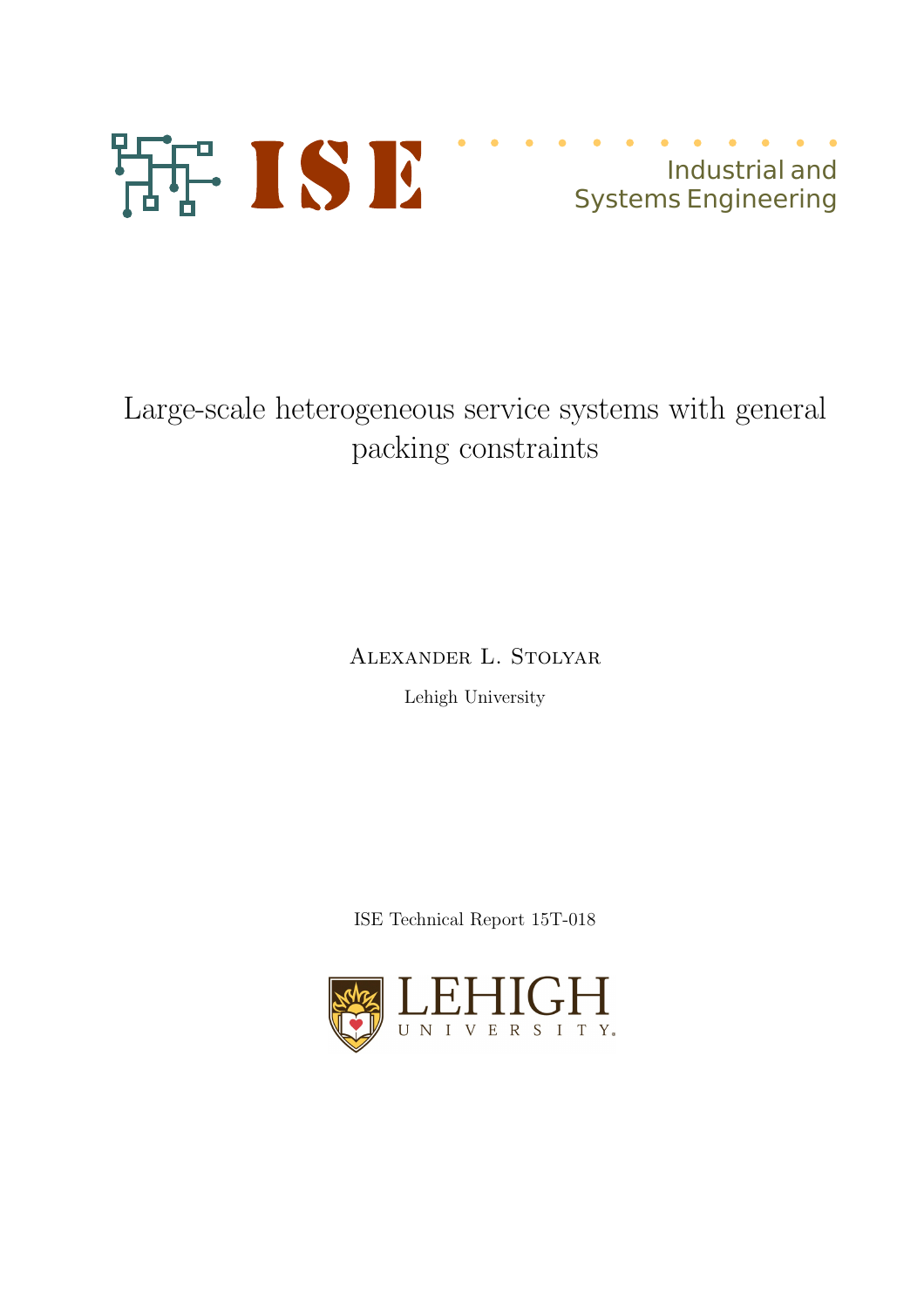# Large-scale heterogeneous service systems with general packing constraints

Alexander L. Stolyar Lehigh University Mohler Lab 200 W. Packer Ave., Room 484 Bethlehem, PA 18015 stolyar@lehigh.edu

August 29, 2015

#### Abstract

A service system with multiple types of customers, arriving according to Poisson processes, is considered. The system is heterogeneous in that the servers also can be of multiple types. Each customer has an independent exponentially distributed service time, with the mean determined by its type. Multiple customers (possibly of different types) can be placed for service into one server, subject to "packing" constraints, which depend on the server type. Service times of different customers are independent, even if served simultaneously by the same server. Such a system models, for example, dynamic real-time assignment of virtual machines to physical machines in a network cloud, where typical objectives may be to minimize the number of occupied (non-idle) hosts and/or to minimize blocking/waiting of virtual machines. We consider two variants of the model.

The first variant is such that there is infinite number of servers of each type. Each arriving customer is assigned to a server immediately upon arrival. The asymptotic regime is considered in which the customer arrival rates grow in proportion to a scaling parameter  $r \to \infty$ . We prove asymptotic optimality of the generalized version of the Greedy Random (GRAND) algorithm in the sense of minimizing the weighted (by type) number of occupied servers in steady-state. (This version of GRAND algorithm and the asymptotic optimality result generalize those for a homogeneous system – with one server type – in  $[15]$ .) This algorithm greedily assigns each arriving customer to a randomly uniformly chosen server where the customer can still fit, with certain system-state-dependent quantities of empty servers of each type designated to be available.

The second variant is a system with finite size pools of servers of each type. Each arriving customer can be either immediately assigned to a server or immediately blocked. The asymptotic regime is such that the arrival rates and server pool sizes scale in proportion to parameter  $r \to \infty$ . We study a different version of the GRAND algorithm, which simply assigns each arriving customer randomly uniformly to any server in the system where the customer can still fit, and blocks it if there are no such available servers. Assuming subcritical system load, we prove that the system fluid paths (obtained by "fluid" scaling of trajectories, and taking  $r \to \infty$  limit) are such that there is a unique system equilibrium point at which there is no blocking, and this point is locally stable. These results strongly suggest a conjecture that GRAND is asymptotically optimal in that, under subcritical load, the limit of steady-states concentrates at the equilibrium point, and therefore the blocking probability vanishes.

Keywords: Queueing networks, Stochastic bin packing, Heterogeneous service systems, Packing constraints, Blocking, Loss, Greedy random (GRAND) algorithm, Fluid limit, Cloud computing

AMS Subject Classification: 90B15, 60K25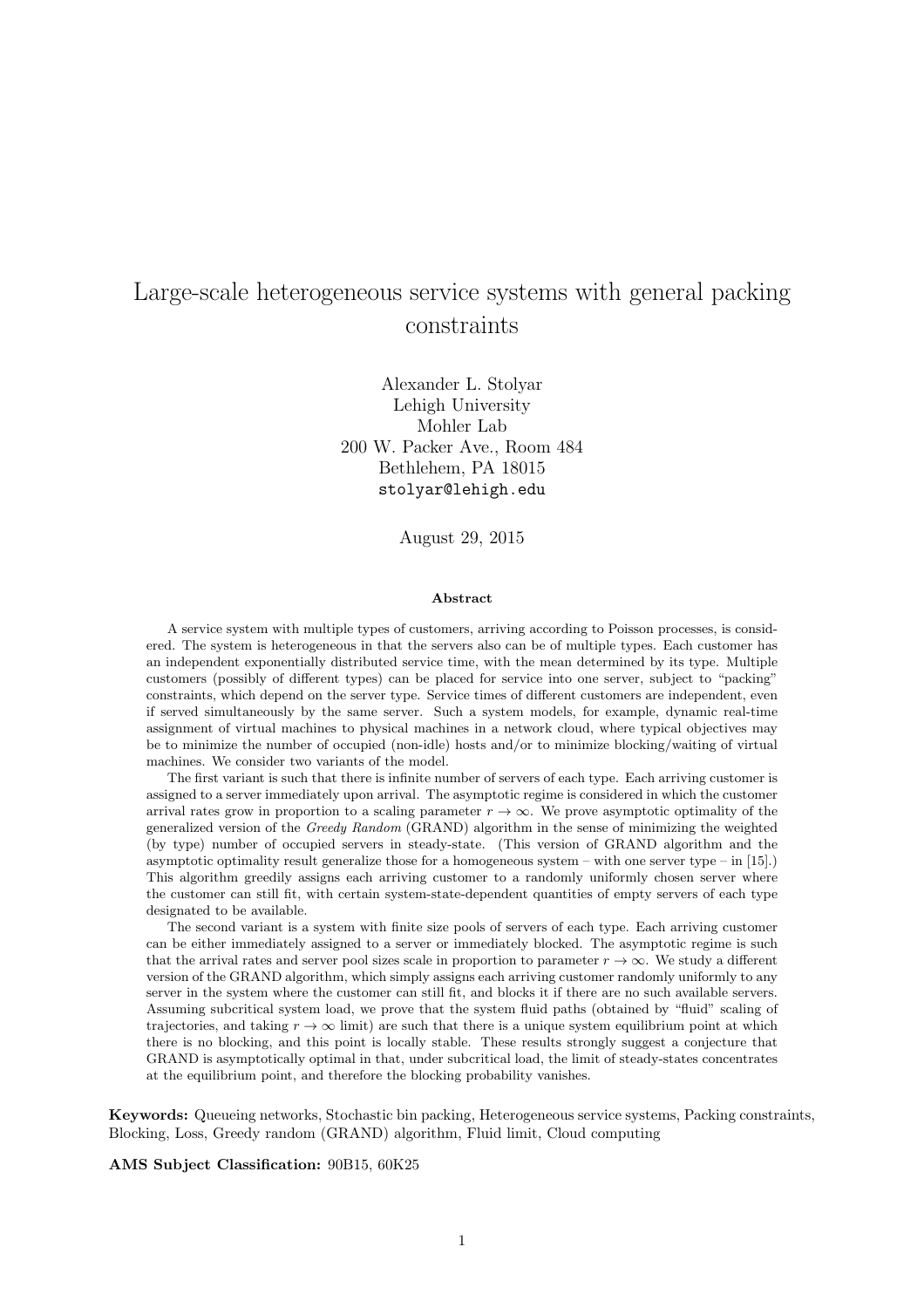# 1 Introduction

We consider a heterogeneous service system where servers can be of multiple types. There are also multiple types of customers, each arriving according to an independent Poisson process. Each customer has an independent exponentially distributed service time, with the mean determined by its type. Multiple customers (possibly of different types) can be placed for service into one server, subject to "packing" constraints, which depend on the server type. Service times of different customers are independent, even if served simultaneously by the same server. Such a system arises, for example, as a model of dynamic real-time assignment of virtual machines ("customers") to physical host machines ("servers") in a network cloud [6], where typical objectives may be to minimize the number of occupied (non-idle) hosts or to minimize blocking/waiting of virtual machines. In this paper we consider two variants of the system, and study their properties in the large-scale asymptotic regime, when the customer arrival rates (and then the number of occupied servers) are large.

The first variant of the system is such that there is an infinite "supply" of servers of each type. Each arriving customer is assigned to a server immediately upon arrival. The asymptotic regime is considered such that the customer arrival rates grow in proportion to a scaling parameter  $r \to \infty$ . Each server type s is assigned a weight ("cost")  $\gamma_s$ , and the objective is to minimize the weighted number ("total cost") of occupied servers in steady-state. We prove that a generalized version of the Greedy Random (GRAND) algorithm, introduced in [15] for a homogeneous system (with one server type), is asymptotically optimal as  $r \to \infty$ . The basic idea of GRAND is to assign an arriving customer of a given type i to a server chosen randomly uniformly among servers available to it, i.e. those servers where a type i customer can be added without voilating packing constraints. A particular GRAND algorithm that we consider for the infinite server system, which is labeled GRAND( $aZ$ ), is as follows. There is a parameter  $a_s > 0$  for each server type s;  $a = (a_s)$  is the vector with components  $a_s$ . An arriving customer picks uniformly at random an available server among all currently occupied servers plus designated numbers  $a_s Z$  of idle servers (called "zero-servers") of each type s, where Z is the current total number of all customers.  $(GRAND(aZ)$  algorithm of [15] is a special case of  $GRAND(aZ)$ , with single parameter  $a > 0$ , because there is only one server type.) GRAND( $aZ$ ) achieves optimality if we first take the limit of system stationary distributions as  $r \to \infty$ , and then take the limit on  $a_s = \alpha^{\gamma_s} \downarrow 0$ , with common parameter  $\alpha \downarrow 0$ . It is important to emphasize that GRAND( $aZ$ ) achieves asymptotic optimality without utilizing any knowledge of the system structural parameters. Namely, the algorithm need not "know" the server types or exact states of the currently occupied servers. All it needs to know about each currently occupied server is whether or not it can "accept" an additional customer of type  $i$ , for each  $i$ . Note that the setting of the algorithm parameters  $a_s$ , that achieves asymptotic optimality, depends only on the weights  $\gamma_s$ , which are the parameters of the objective (as opposed to system parameters). One of the key qualitative insights of [15] was the surprising fact that an algorithm as simple as GRAND can be asymptotically optimal. The fact that an appropriately generalized, but still extremely simple, version of GRAND is optimal for in a heterogeneous system, is still more surprising.

The second variant is a system with finite size pools of servers of each type. Each arriving customer can be either immediately assigned to a server or immediately blocked (in which case it leaves the system without receiving service). The asymptotic regime is such that both the arrival rates and the server pool sizes scale in proportion to parameter  $r \to \infty$ . We consider a different version of the GRAND algorithm, labeled GRAND-F, which simply assigns each arriving customer randomly uniformly to any available to it server in the system, and blocks the customer if there are no such available servers. We study the dynamics of the fluid paths (obtained by "fluid" scaling and then the  $r \to \infty$  limit). Assuming the system is subcritically loaded, we prove existence, uniqueness and local stability of a system equilibrium point, such that there is no blocking. These results strongly suggest a conjecture that GRAND-F is asymptotically optimal in that, under subcritical load, the limit of the system stationary distributions is concentrated on the equilibrium point described above, and therefore the steady-state blocking probability vanishes in the  $r \to \infty$  limit. We note that the equilibrium point local stability property is stronger than a typical "fixed point" argument, based on the assumption of asymptotic independence of server states (or, "independence ansatz," in the terminology of [2, 3]). The fixed point argument allows one to characterize (and then possibly derive) the limit of the stationary distributions, assuming the ansatz holds. If the ansatz is proved, this of course proves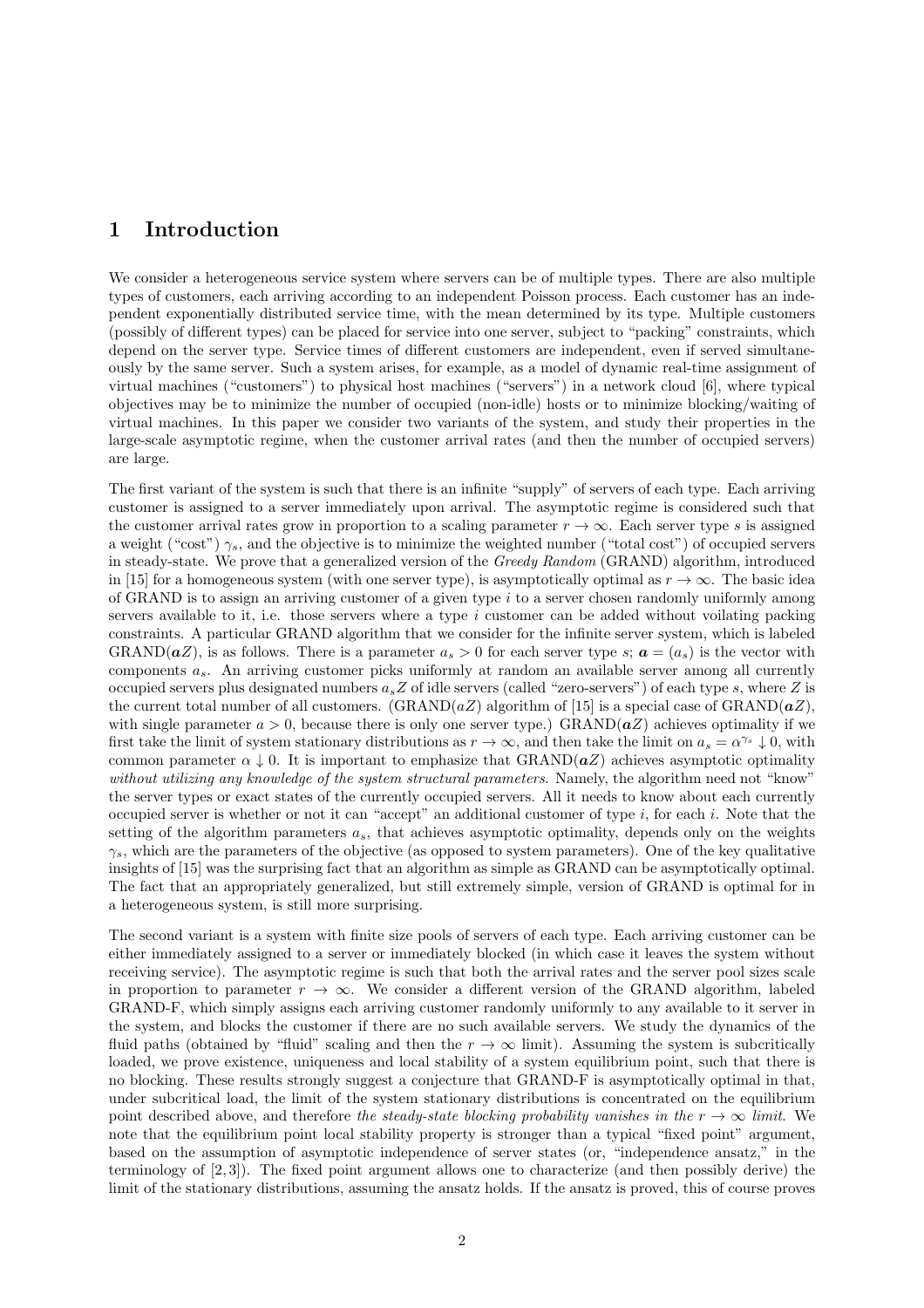the limit of the stationary distributions. If the ansatz is not proved, the fixed point argument is equivalent to the property that the equilibrium point is an invariant point of the fluid paths. The local stability of the equilibrium point that we prove, is a stronger property than just its existence and invariance, and therefore it provides a stronger support for the asymptotic optimality conjecture. (The relation between the local stability and the fixed point argument is discussed in detail in Section 5.1.)

Finally, we note that GRAND-F can be very efficiently implemented via a "pull-based" mechanism (see [16] and references therein), which has a very low signalling message exchange rate between the "router" and the servers. In fact, GRAND-F algorithm can be viewed as an extension of PULL algorithm [16] to service systems with packing constraints. (This is discussed in more detail in Remark 5 in Section 2.3.)

#### 1.1 Related previous work

As mentioned above, the main practical motivation for our model is the problem of real-time dynamic assignment of virtual machines (VM) to physical host machines (PM) in a network cloud. (A general discussion of the issues that arise in this application can be found in [6].) Since multiple VMs can simultaneously occupy (be "packed into") same PM, this naturally leads to bin packing type models. There is an extensive literature on the classical bin packing (see, e.g., [1, 4, 8] for reviews and recent results), where each "item" (customer) once placed into a "bin" (server) stays in that bin forever. However, the dynamic VM-to-PM assignment problem is such that each VM (customer) leaves its PM (server), and the system, after its service is completed. This in turn naturally leads the models that we consider, i.e. service systems with packing constraints at the servers.

The infinite-server variant of our model is a generalization of the homogeneous (one server type) model studied in [13–15], which focused on the problem of minimizing the number of occupied servers in steadystate. In particular, GRAND algorithm was proposed and shown to be asymptotically optimal in [15]. (Papers [13, 14] have studied a different algorithm, which needs to know the structure of packing constraints and to use the exact current states of all servers.) Our model allows, in addition, multiple server types and we consider a more general problem of minimizing the weighted number of servers; the analysis of this variant of our model is a generalization of that in [15]. A homogeneous infinite-server model, with specialized packing constraints, was also considered in [5], where a randomized version of Best Fit algorithm was proved asymptotically optimal.

The finite-server variant of our model is related to the model in recent paper [18], which considers homogeneous system with blocking and specialized packing constraints, where each server has a certain amount of a single resource, and each customer type has its own resource requirement. (In [18] the term *heterogeneous* refers to multiple customer types, which our model also allows, while all servers are of the same type. So, in our terminology, the system in [18] is homogeneous.) The algorithm in [18] is of the power-of-d-choices type [2, 3, 12, 17], namely each arriving customer goes to the server which has the largest amount of unused resource, out of the d servers chosen uniformly at random. The paper uses a fixed point argument (independence ansatz) to derive the form of the equilibrium point, which is conjectured to be the asymptotic limit of the system steady-state. (In addition, the paper derives some performance bounds.) Of course, the equilibrium point under the power-of-d-choices algorithm is different from that under our GRAND-F algorithm. It is such that the blocking probability does not (and cannot be expected to) vanish in the limit. Therefore, the relation between the power-of-d-choices algorithm and GRAND-F for the systems with packing constraints, is analogous to the relation between power-of-d-choices and PULL algorithm [16] for service systems without packing, where the blocking (or waiting) probability vanishes under PULL, but not under the power-of-d-choices. (GRAND-F can be viewed as an extension of PULL algorithm to systems with packing constraints. See Remark 5 in Section 2.3.)

Papers [10, 11] consider a homogeneous finite-server system with queues (and no blocking), and focus on the system stability (or, throughput maximization). In [7] a heterogeneous finite-server system is considered, with the objective of minimizing maximum load across server pools; the algorithms proposed in [7] essentially treat the system as an infinite-server one. The algorithms in [7, 10, 11] are completely different from the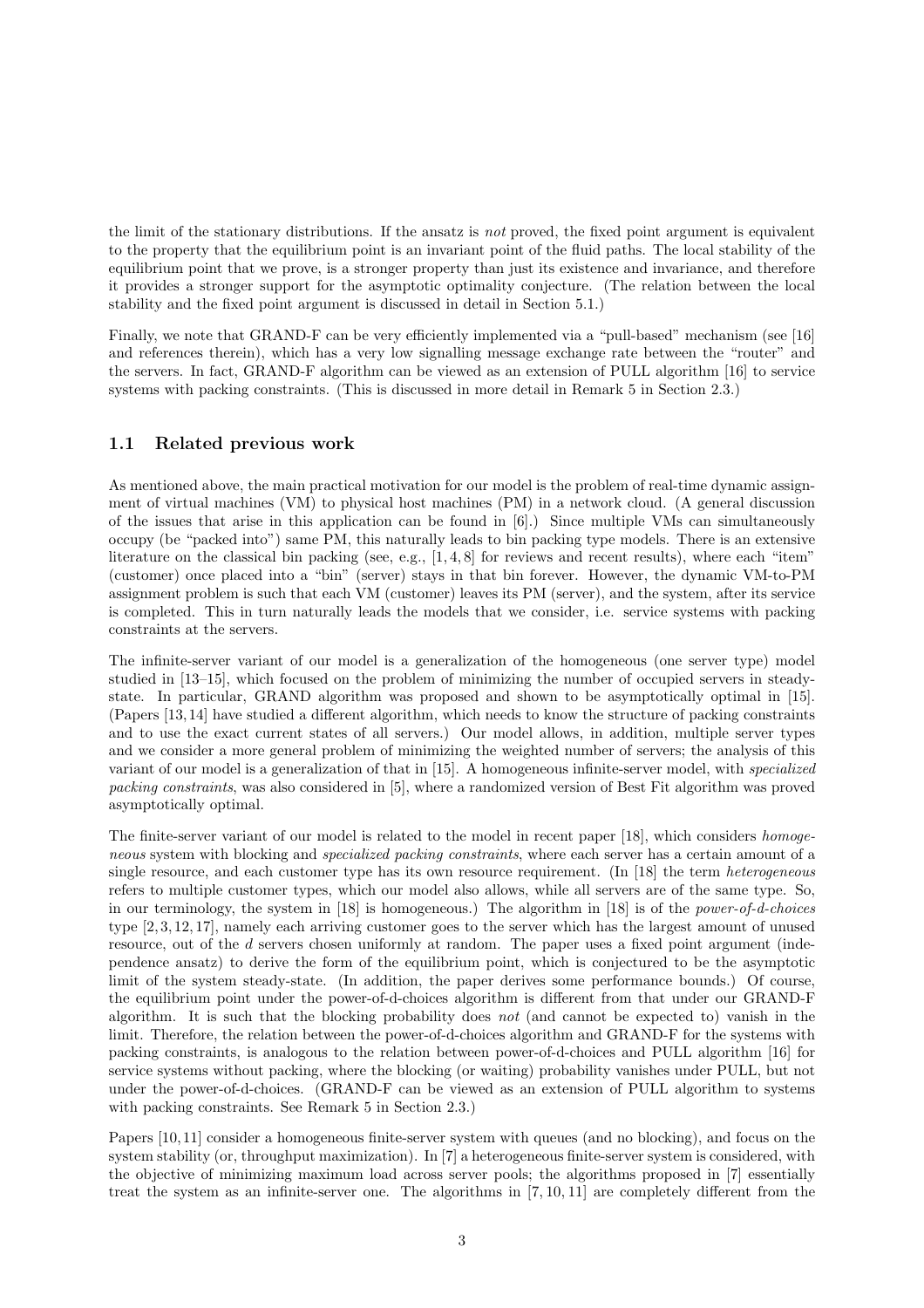variants of GRAND algorithm studied in this paper.

#### 1.2 Layout of the rest of the paper

Basic notation used throughout the paper is given in Section 1.3. The model and the main results are stated in Section 2. The basic structure of the system, common to both variants, is given in Section 2.1. The infinite-server system,  $\text{GRAND}(aZ)$  algorithm and the main results for it (Theorems 2 and 3) are presented in Section 2.2. Section 2.3 defines the finite-server system, GRAND-F algorithm, and states the main result for it informally in Proposition 7 (with formal statements given later in Lemmas 14 and 15). Sections 3 and 4 contain proofs of the infinite-server/GRAND( $aZ$ ) results, while Section 5 contain those for finite-server/GRAND-F. Concluding remarks are given in Section 6.

#### 1.3 Basic notation

Sets of real and real non-negative numbers are denoted by  $\mathbb R$  and  $\mathbb R_+$ , respectively. We use bold and plain letters for vectors and scalars, respectively. The standard Euclidean norm of a vector  $\mathbf{x} \in \mathbb{R}^n$  is denoted by  $\|\boldsymbol{x}\|$ . Convergence  $\boldsymbol{x} \to \boldsymbol{u} \in \mathbb{R}^n$  means ordinary convergence in  $\mathbb{R}^n$ , while  $\boldsymbol{x} \to U \subseteq \mathbb{R}^n$  means convergence to a set, namely,  $\inf_{u \in U} ||x - u|| \to 0$ . The *i*-th coordinate unit vector in  $\mathbb{R}^n$  is denoted by  $e_i$ . Symbol  $\implies$ denotes convergence in distribution of random variables taking values in space  $\mathbb{R}^n$  equipped with the Borel σ-algebra. The abbreviation w.p.1 means convergence with probability 1. We often write  $x(·)$  to mean the function (or random process)  $\{x(t), t \geq 0\}$ . Abbreviation u.o.c. means uniform on compact sets convergence of functions. The cardinality of a finite set N is  $|N|$ . Indicator function I{A} for a condition A is equal to 1 if A holds and 0 otherwise.  $\lbrack \xi \rbrack$  denotes the smallest integer greater than or equal to  $\xi$ , and  $\lbrack \xi \rbrack$  denotes the largest integer smaller than or equal to  $\xi$ .

For a finite set of scalar functions  $f_n(t)$ ,  $t \geq 0$ ,  $n \in \mathcal{N}$ , a point t is called *regular* if for any subset  $\mathcal{N}' \subseteq \mathcal{N}$ the derivatives

$$
\frac{d}{dt} \max_{n \in \mathcal{N}'} f_n(t) \text{ and } \frac{d}{dt} \min_{n \in \mathcal{N}'} f_n(t)
$$

exist.

#### 2 Model and main results

In this section we formally define the two variants of the model with heterogeneous servers, and state our main results for them. The first variant is a generalization of the infinite-server model in [13–15] in that we allow different types of servers, as opposed to just one type. The number of servers of each type is infinite and there is no blocking of arriving customers. For this version of the model the underlying objective is to minimize the weighted number of occupied servers in steady-state. The second variant is the model with different server types, but with finite number of servers of each type. If an arriving customer cannot be immediately assigned to some server in the system, it is blocked. In such a system, the underlying objective is to minimize blocking. Before defining these two variants of the model, in the next subsection we define the basic structure of the system (most importantly the server packing constraints), which is common for both model variants.

#### 2.1 Heterogeneous servers. Packing constraints

We consider a service system with I types of customers, indexed by  $i \in \{1, 2, ..., I\} \equiv \mathcal{I}$ . The service time of a type-i customer is an exponentially distributed random variable with mean  $1/\mu_i$ . All customers'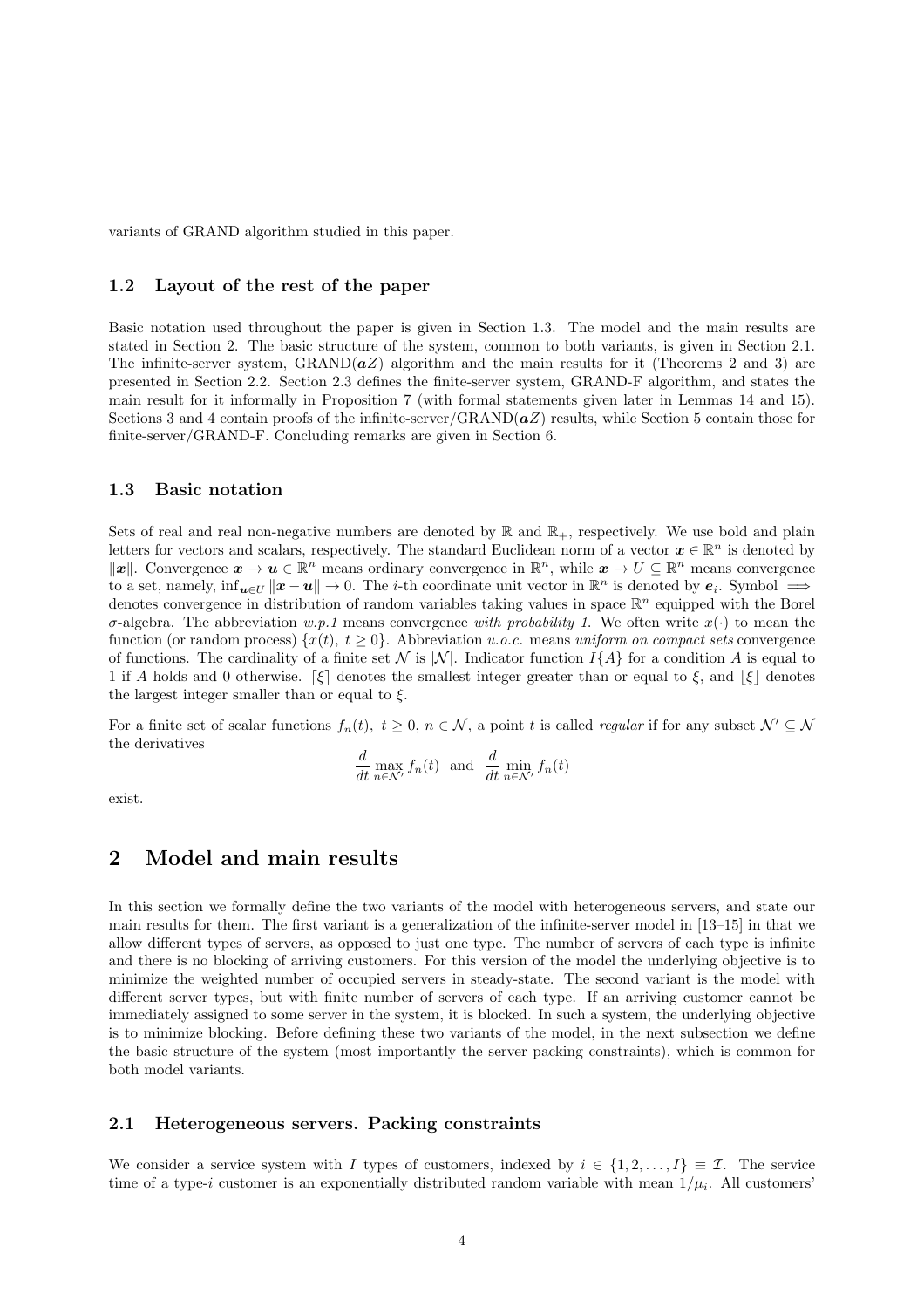service times are mutually independent. There are S types of servers, indexed  $s \in \{1, 2, ..., S\} \equiv S$ , and infinite "supply" of servers of each type. A server of each type can potentially serve more than one customer simultaneously, subject to the following very general packing constraints. We say that a vector  $\mathbf{k} = (k_1, \ldots, k_I; s)$  with non-negative integer  $k_i$ ,  $i \in \mathcal{I}$ , and  $s \in \mathcal{S}$  is a server configuration, if a type s server can simultaneously serve a combination of customers of different types given by the values  $k_i$ . A configuration **k** with specific value of s is a type s server configuration. For any s, there is a finite set of all allowed type s server configurations, denoted by  $\bar{\mathcal{K}}^s$ . We assume that  $\bar{\mathcal{K}}^s$  satisfies a natural monotonicity condition: if  $k \in \bar{\mathcal{K}}^s$ , then all "smaller" configurations  $k' = (k'_1, \ldots, k'_l; s)$ , i.e. such that  $k'_i \leq k_i$  for all i, belong to  $\bar{\mathcal{K}}^s$  as well. Without loss of generality, assume that for each  $i, (e_i; s) \in \overline{K}^s$  for at least one s, where  $e_i$  is the *i*-th coordinate unit vector (otherwise, type-i customers cannot be served at all). By convention, for any  $s$ , vector  $\mathbf{0}^s \equiv (\mathbf{0}; s) \in \bar{\mathcal{K}}^s$ , where  $\mathbf{k} = \mathbf{0}$  is the *I*-dimensional component-wise zero vector – this is the configuration of an empty type s server. We denote by  $\mathcal{K}^s = \bar{\mathcal{K}}^s \setminus \{0\}$  the set of type s server configurations not including the empty (or, zero) configuration. Denote by  $\overline{\mathcal{K}} = \bigcup_s \overline{\mathcal{K}}^s$  and  $\mathcal{K} = \bigcup_s \mathcal{K}^s$  the sets of all configurations and all non-zero configurations, respectively. In what follows, we use the following slightly abusive notations: for  $k \in \overline{K}$ ,  $k + e_i$  means vector k with  $k_i$  replaced by  $k_i + 1$ , and similarly for  $k - e_i$ .

An important feature of the model is that simultaneous service does not affect the service time distributions of individual customers. In other words, the service time of a customer is unaffected by whether or not there are other customers served simultaneously by the same server. A customer can be "added" to an empty or occupied server, as long as the packing constraints are not violated. Namely, a type  $i$  customer can be added to a server of type s whose current configuration  $k \in \overline{K}^s$  is such that  $k + e_i \in \mathcal{K}^s$ . When the service of a type-i customer by a server in configuration  $k$  is completed, the customer leaves the system and the server's configuration changes to  $k - e_i$ .

#### 2.2 Infinite-server system

In this section we define the infinite-server system, the proposed generalized GRAND( $aZ$ ) assignment (or packing) algorithm, and state the asymptotic optimality results for this algorithm.

We consider a system, as described in Section 2.1, in which there is an infinite "supply" of servers of each type  $s \in \mathcal{S}$ . Customers of type i arrive as an independent Poisson process of rate  $\Lambda_i > 0$ ; these arrival processes are independent of each other and of the customer service times. Each arriving customer is immediately placed for service in one of the servers, as long as packing constraints are not violated.

Denote by  $X_k$  the number of servers in configuration  $k \in \mathcal{K}^s$ . The system state is then the vector  $X =$  ${X_{k}, k \in \mathcal{K}}.$ 

A placement algorithm (or packing rule) determines where an arriving customer is placed, as a function of the current system state X. Under any well-defined placement algorithm, the process  $\{X(t), t \geq 0\}$  is a continuous-time Markov chain with a countable state space. It is easily seen to be irreducible and positive recurrent: the positive recurrence follows from the fact that the total number  $Y_i(t)$  of type-i customers in the system is independent from the placement algorithm, and its stationary distribution is Poisson with mean  $\Lambda_i/\mu_i$ ; we denote by  $Y_i(\infty)$  the random value of  $Y_i(t)$  in steady-state – it is, therefore, a Poisson random variable with mean  $\Lambda_i/\mu_i$ . Consequently, the process  $\{X(t), t \geq 0\}$  has a unique stationary distribution; let  $\mathbf{X}(\infty) = \{X_k(\infty), k \in \mathcal{K}\}\$ be the random system state  $\mathbf{X}(t)$  in stationary regime.

We are interested in finding a placement algorithm that minimizes the total weighted number of occupied servers  $\sum_{\mathbf{k}\in\mathcal{K}} X_{\mathbf{k}}(\infty)$  in the stationary regime.

Consider the following generalization of the Greedy-Random (GRAND) algorithm, introduced in [15]. More specifically, it is a generalization of the special form of the algorithm, called in [15] GRAND( $aZ$ ).

**Definition 1** (Greedy-Random (GRAND $(aZ)$ ) algorithm for heterogeneous infinite-server systems). The algorithm is parameterized by a vector  $\mathbf{a} = (a_s, s \in \mathcal{S})$  of real numbers  $a_s > 0$ . Let  $Z(t) = \sum_i \sum_{\mathbf{k}} k_i X_{\mathbf{k}}(t)$ denote the total number of customers in the system at time t. At any given time t, there is a designated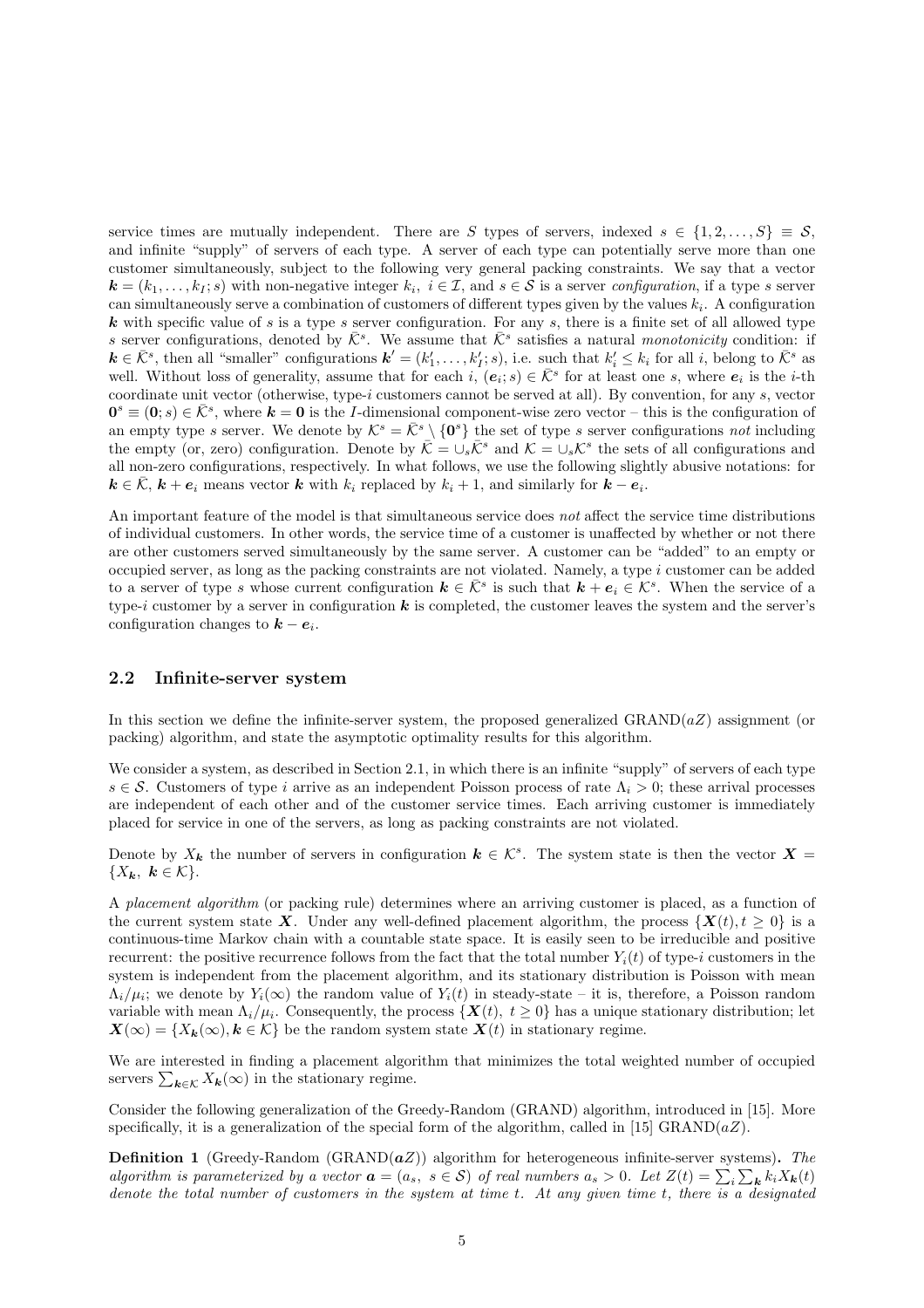finite set of  $X_{0^s}(t) = [a_s Z(t)] \geq 0$  empty type s servers, called s-zero-servers.

A new customer, say of type i, arriving at time t is placed into a server chosen randomly uniformly among those zero-servers (of any type s) and occupied servers, where it can still fit. In other words, the total number of servers available to a type-i arrival at time t is

$$
X_{(i)}(t) \doteq \sum_{\mathbf{k}\in\bar{\mathcal{K}}:\ \mathbf{k}+\mathbf{e}_i\in\mathcal{K}} X_{\mathbf{k}}(t) \equiv \sum_{s:\ e_i\in\mathcal{K}^s}\left[X_{\mathbf{0}^s}(t) + \sum_{\mathbf{k}\in\mathcal{K}:\ \mathbf{k}+\mathbf{e}_i\in\mathcal{K}} X_{\mathbf{k}}(t)\right].
$$

If  $X_{(i)}(t) = 0$ , the customer is placed into an empty server of any type s such that  $e_i \in \mathcal{K}^s$ .

The GRAND $(aZ)$  algorithm is easily implementable. (A detailed discussion of the implementation issues of the GRAND algorithm is given below in Remark 5, in the context of finite-server systems.)

We now define the asymptotic regime. Let  $r \to \infty$  be a positive scaling parameter. More specifically, assume that  $r \geq 1$ , and r increases to infinity along a discrete sequence. Customer arrival rates scale linearly with r; namely, for each r,  $\Lambda_i = \lambda_i r$ , where  $\lambda_i$  are fixed positive parameters. Let  $(\mathbf{X}^r(t), t \geq 0)$ , be the process associated with a system with parameter r, and let  $\mathbf{X}^r(\infty)$  be the (random) system state in the stationary regime. (Note that we do *not* include the zero-server numbers  $X_{\mathbf{0}^s}^r(t)$  into  $\mathbf{X}^r(t) = \{X_{\mathbf{k}}^r(t), \mathbf{k} \in \mathcal{K}\}\.$ ) For each *i*, denote by  $Y_i^r(t) \equiv \sum_{\mathbf{k}\in\mathcal{K}} k_i X_{\mathbf{k}}^r(t)$  the total number of customers of type *i*. Since arriving customers are placed for service immediately and their service times are independent of each other and of the rest of the system,  $Y_i^r(\infty)$  is a Poisson random variable with mean  $r\rho_i$ , where  $\rho_i \equiv \lambda_i/\mu_i$ . Moreover,  $Y_i^r(\infty)$ are independent across i. Since the total number of occupied servers is no greater than the total number of customers,  $\sum_{k \in \mathcal{K}} X_k^r(t) \leq Z^r(t) \equiv \sum_i Y_i^r(t)$ , we have a simple upper bound on the total number of occupied servers in steady state,  $\sum_{\mathbf{k}\in\mathcal{K}}X_{\mathbf{k}}^r(\infty) \leq Z^r(\infty) \equiv \sum_i Y_i^r(\infty)$ , where  $Z^r(\infty)$  is a Poisson random variable with mean  $r\sum_i \rho_i$ . Without loss of generality, from now on we assume  $\sum_i \rho_i = 1$ . This is equivalent to rechoosing the parameter r to be  $r \sum_i \rho_i$ .

The fluid-scaled process is  $\mathbf{x}^r(t) = \mathbf{X}^r(t)/r$ ,  $t \in [0,\infty)$ . We also define  $\mathbf{x}^r(\infty) = \mathbf{X}^r(\infty)/r$ . For any  $r, \mathbf{x}^r(t)$ takes values in the non-negative orthant  $\mathbb{R}^{|K|}_+$ . Similarly,  $y_i^r(t) = Y_i^r(t)/r$ ,  $z^r(t) = Z^r(t)/r$ ,  $x_{0s}^r(t) = X_{0s}^r(t)/r$ and  $x_{(i)}^r(t) = X_{(i)}^r(t)/r$ , for  $t \ge 0$  and  $t = \infty$ . Since  $\sum_{k \in \mathcal{K}} x_k^r(\infty) \le z^r(\infty) = Z^r(\infty)/r$ , we see that the random variables  $(\sum_{k \in \mathcal{K}} x_k^r(\infty))$  are uniformly integrable in r. This in particular implies that the sequence of distributions of  $x^r(\infty)$  is tight, and therefore there always exists a limit  $x(\infty)$  in distribution, so that  $x^r(\infty) \implies x(\infty)$ , along a subsequence of r.

The limit (random) vector  $x(\infty)$  satisfies the following conservation laws:

$$
\sum_{k \in \mathcal{K}} k_i x_k(\infty) \equiv y_i(\infty) = \rho_i, \quad \forall i,
$$
\n(1)

and, in particular,

$$
z_i(\infty) \equiv \sum_i y_i(\infty) \equiv \sum_i \rho_i = 1. \tag{2}
$$

Therefore, the values of  $x(\infty)$  are confined to the convex compact  $(|\mathcal{K}|-I)$ -dimensional polyhedron

$$
\mathcal{X} \equiv \{ \boldsymbol{x} \in \mathbb{R}_+^{\vert \mathcal{K} \vert} \mid \sum_s \sum_{\boldsymbol{k} \in \mathcal{K}^s} k_i x_{\boldsymbol{k}} = \rho_i, \ \forall i \in \mathcal{I} \}.
$$

We will slightly abuse notation by using symbol x for a generic element of  $\mathcal{X}$ ; while  $\mathbf{x}(\infty)$ , and later  $\mathbf{x}(t)$ , refer to random elements taking values in  $\mathcal{X}$ .

Also note that under GRAND(aZ), for any server type  $s, x_0^r \infty \implies x_0^s(\infty) = a_s z(\infty) = a_s$ , as  $r \to \infty$ .

The asymptotic regime and the associated basic properties (1) and (2) hold for any placement algorithm. Indeed, (1) and (2) only depend on the already mentioned fact that all  $Y_i^r(\infty)$  are mutually independent Poisson random variables with means  $\rho_i r$ .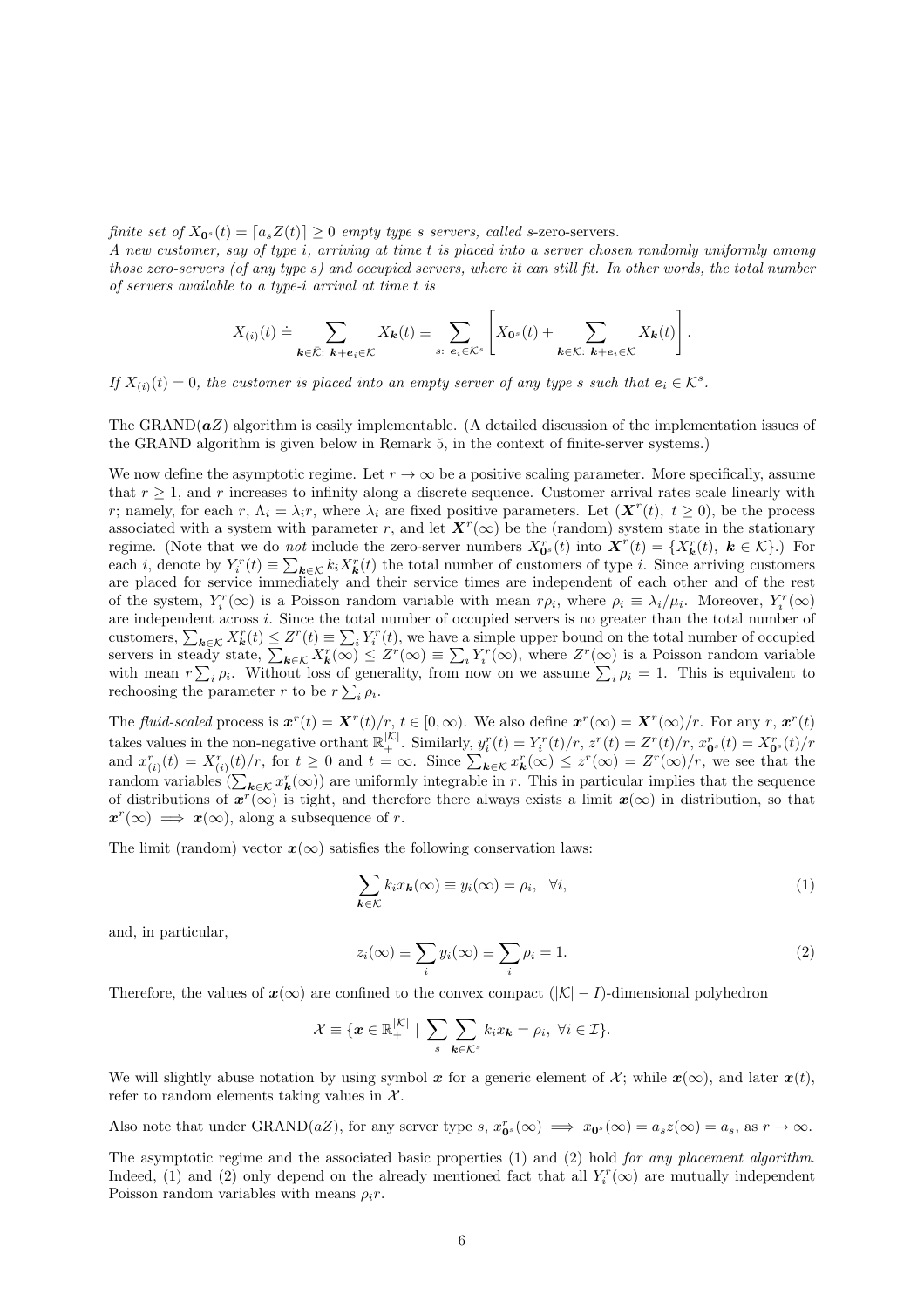Let the server weights  $\gamma_s > 0$ ,  $s \in S$ , be fixed. (One can think of  $\gamma_s$  as the "cost" rate of using one type s server.) Consider the following problem of minimizing the weighted number of occupied servers, on the fluid scale:  $\min_{\mathbf{x} \in \mathcal{X}} \sum_{s \in \mathcal{S}} \sum_{\mathbf{k} \in \mathcal{K}^s} \gamma_s x_{\mathbf{k}}$ . It is a linear program:

$$
\min_{\boldsymbol{x}\in\mathbb{R}_{+}^{|{\cal K}|}}\sum_{s\in{\cal S}}\sum_{\boldsymbol{k}\in{\cal K}^{s}}\gamma_{s}x_{\boldsymbol{k}},\tag{3}
$$

subject to

$$
\sum_{\mathbf{k}\in\mathcal{K}}k_ix_{\mathbf{k}}=\rho_i,\quad\forall i.\tag{4}
$$

Without loss of generality, assume that the weights are scaled so that  $\gamma_1 = 1$ . Denote by  $\mathcal{X}^* \subseteq \mathcal{X}$  the set of optimal solutions of (3)-(4).

For future reference, we record the following observations and notation. Using the monotonicity of  $\bar{\mathcal{K}}$ , it is easy to check that if in the LP  $(3)-(4)$  we replace equality constraints  $(4)$  with the inequality constraints

$$
\sum_{\mathbf{k}\in\mathcal{K}}k_{i}x_{\mathbf{k}}\geq\rho_{i},\quad\forall i,
$$
\n
$$
(5)
$$

the new LP (3),(5) has same optimal value, and its set of the optimal solutions  $\mathcal{X}^{**}$  contains  $\mathcal{X}^*$ , or more precisely,  $\mathcal{X}^* = \mathcal{X}^{**} \cap \mathcal{X}$ . From here, using Kuhn-Tucker theorem,  $x \in \mathcal{X}^*$  if and only if there exists a vector  $\eta = \{\eta_i, i \in \mathcal{I}\}\$  of Lagrange multipliers, corresponding to the inequality constraints (5), such that the following conditions hold:

$$
x \in \mathcal{X},\tag{6}
$$

$$
\eta_i \ge 0, \quad \forall i \in \mathcal{I}, \tag{7}
$$

$$
\sum_{i} k_i \eta_i \le \gamma_s, \quad \mathbf{k} \in \mathcal{K}^s,
$$
\n<sup>(8)</sup>

for 
$$
\mathbf{k} \in \mathcal{K}^s
$$
, condition  $\sum_i k_i \eta_i < \gamma_s$  implies  $x_{\mathbf{k}} = 0$ . (9)

Vectors  $\eta$  satisfying (6)-(9) for some  $x \in \mathcal{X}$  are optimal solutions to the problem dual to LP (3),(5). They form a convex set, which we denote by  $\mathcal{H}^*$ ; it is easy to check that  $\mathcal{H}^*$  is compact.

For each parameter-vector  $\boldsymbol{a}$  (as in the definition of GRAND( $\boldsymbol{a}$ Z) algorithm), denote

$$
L^{(a)}(x) = \sum_{s} \sum_{k \in \mathcal{K}^s} x_k \log[x_k c_k/(ea_s)], \qquad (10)
$$

where  $c_{\mathbf{k}} \doteq \prod_i k_i!$ ,  $0! = 1$ . Then for  $\mathbf{k} \in \mathcal{K}^s$  we have

$$
(\partial/\partial x_{\mathbf{k}})L^{(\mathbf{a})}(\mathbf{x}) = \log[x_{\mathbf{k}}c_{\mathbf{k}}/a_s].
$$
\n(11)

Note that if we adopt a convention that

$$
(\partial/\partial x_{\mathbf{0}^s})L^{(\mathbf{a})}(x)|_{x_{\mathbf{0}^s}=a_s}=0,\t\t(12)
$$

then (11) is valid for  $\mathbf{k} = \mathbf{0}^s$  and  $x_{\mathbf{0}^s} = a_s$ , which will be useful later.

The function  $L^{(a)}(x)$  is strictly convex in  $x \in \mathbb{R}^{|K|}_+$ . Consider the problem  $\min_{x \in \mathcal{X}} L^{(a)}(x)$ . It is the following convex optimization problem:

$$
\min_{\boldsymbol{x}\in\mathbb{R}_{+}^{|{\cal K}|}} L^{(\boldsymbol{a})}(\boldsymbol{x}),\tag{13}
$$

subject to

$$
\sum_{\mathbf{k}\in\mathcal{K}}k_ix_{\mathbf{k}}=\rho_i,\quad\forall i.
$$
\n(14)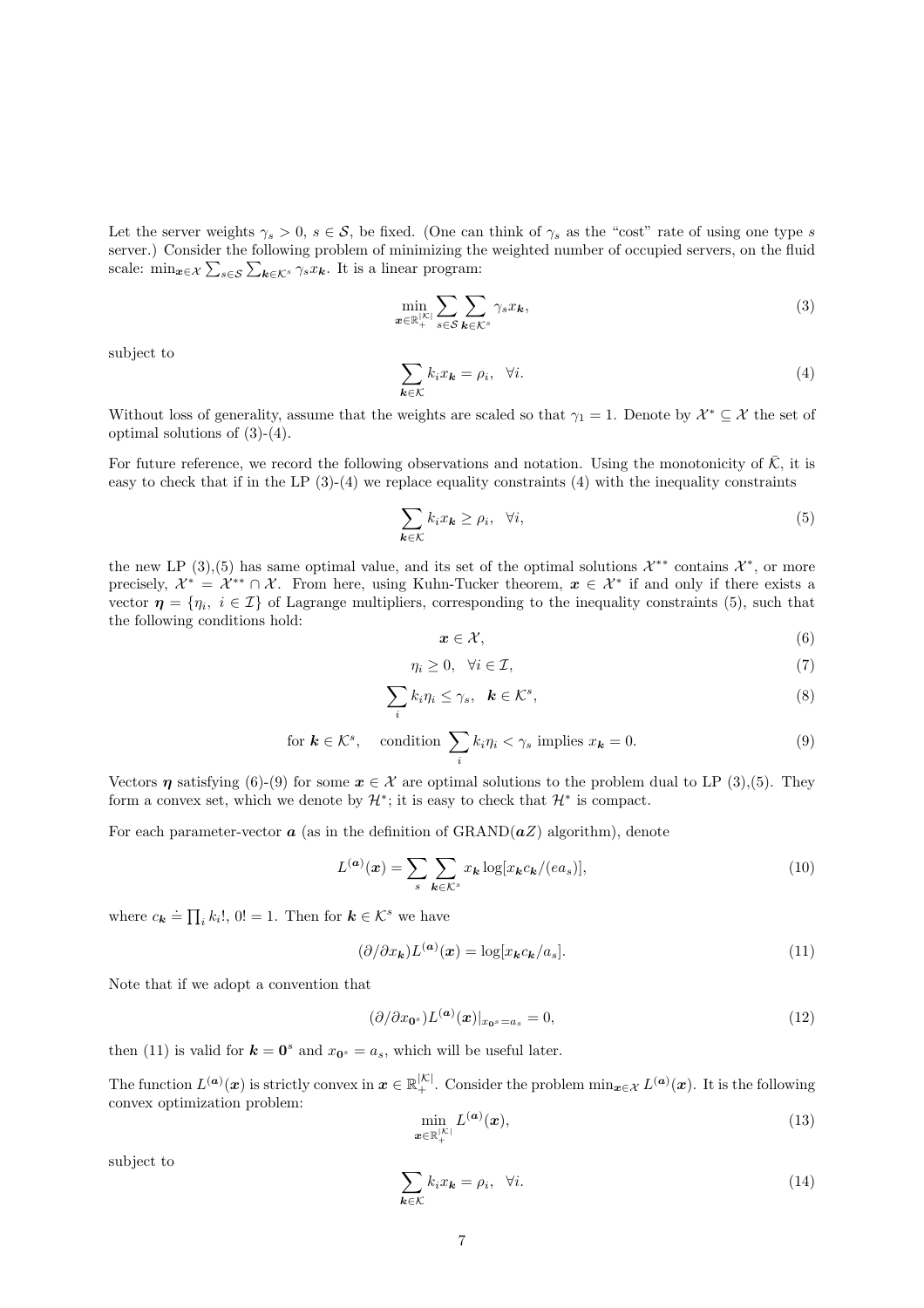Denote by  $x^{*,a} \in \mathcal{X}$  its unique optimal solution. Using (11) it is easy to check that  $x_k^{*,a} > 0$  for all  $k \in \mathcal{K}$ . There exists a vector  $v^{*,a} = \{v_i^{*,a}, i \in \mathcal{I}\}\$  of Lagrange multipliers for the constraints (14), such that  $x^{*,a}$ solves problem

$$
\min_{\boldsymbol{x}\in\mathbb{R}_+^{|{\cal K}|}} L^{(\boldsymbol{a})}(\boldsymbol{x}) + \sum_i \nu_i^{*,\boldsymbol{a}} (\rho_i - \sum_{\boldsymbol{k}\in{\cal K}} k_i x_{\boldsymbol{k}}).
$$

We see that  $\log[x_k^{*,a} c_k/a_s] - \sum_i \nu_i^{*,a} k_i = 0, k \in \mathcal{K}$ . Therefore,  $x^{*,a}$  has the product form

$$
x_{\mathbf{k}}^{*,\mathbf{a}} = \frac{a_s}{c_{\mathbf{k}}} \exp\left[\sum_i k_i \nu_i^{*,\mathbf{a}}\right], \ \ \mathbf{k} \in \mathcal{K}^s. \tag{15}
$$

This in particular implies that the Lagrange multipliers  $\nu_i^{*,a}$  are unique and are equal to  $\nu_i^{*,a} = \log(x_{e_i}^{*,a}/a_s)$ , by considering (15) for  $e_i$ ,  $i \in \mathcal{I}$ ; note also that they can have any sign (not necessarily non-negative). Therefore, we obtain the following fact. A point  $x \in \mathcal{X}$  is the optimal solution to (13)-(14) (that is  $x = x^{*,a}$ ) if and only if it has a product form representation (15) for some vector  $\nu^{*,a}$ . (The 'only if' part we just proved, and the 'if' follows from Kuhn-Tucker theorem.)

Our main results on the asymptotic optimality of  $\text{GRAND}(aZ)$  algorithm for the system with infinite number of servers are the following Theorems 2 and 3.

**Theorem 2.** Let the parameter vector  $\boldsymbol{a}$  be fixed. Consider a sequence of systems under the GRAND( $\boldsymbol{a}Z$ ) algorithm, indexed by r, and let  $x^r(\infty)$  denote the random state of the fluid-scaled process in the stationary regime. Then, as  $r \to \infty$ ,  $x^r(\infty) \implies x^{*,a}.$ 

**Theorem 3.** Suppose the parameter vector **a** itself depends on a single parameter  $\alpha > 0$  as follows:  $a_s =$  $\alpha^{\gamma_s}, s \in \mathcal{S}$ . Then, as  $\alpha \downarrow 0$ ,  $\mathbf{x}^{*,a} \to \mathcal{X}^*$  and  $(-\log \alpha)^{-1} \mathbf{\nu}^{*,a} \to \mathcal{H}^*$ .

Theorems 2 and 3 show, in particular, that  $GRAND(aZ)$  is close to optimal, in the sense of minimizing the weighted number of occupied servers in steady-state, when  $r$  is large and parameters  $a_s$  are small and chosen appropriately.

#### 2.3 Finite-server system

We now consider a version of the system, where the number of servers of each type is finite. Namely, there is a finite number  $H_s > 0$  of servers of type s. Customers of type i arrive as an independent Poisson process of rate  $\Lambda_i > 0$  (and these processes are independent from the customer service times). Each arriving type i customer can be either immediately placed for service into one of the servers (subject to packing constraints) or immediately blocked, in which case it immediately leaves the system. If there is no server where an arriving customer can be placed, the customer is necessarily blocked.

Let  $X_k$  denote the number of servers in configuration  $k \in \mathcal{K}^s$  and the system state is the vector  $X =$  $\{X_k, k \in \mathcal{K}\}.$  (Same notation as for the infinite-server system.) Note that we do not include the numbers  $X_{\mathbf{0}^s}$  of empty servers of each type (i.e., s-zero-servers) into the state **X**. However, those number are, of course, uniquely determined by  $X$ , because at all times we have the conservation law

$$
X_{\mathbf{0}^s} + \sum_{\mathbf{k} \in \mathcal{K}^s} X_{\mathbf{k}} = \sum_{\mathbf{k} \in \bar{\mathcal{K}}^s} X_{\mathbf{k}} = H_s, \ s \in \mathcal{S}.
$$

In such a system, a placement algorithm (or packing rule) determines, depending on the current system state  $X$ , whether or not an arriving customer is accepted (i.e., not blocked), and if so, into which server it is placed. (If there are no servers, where a customer can be placed, it is necessarily blocked.) Under any well-defined placement algorithm, the process  $\{X(t), t \geq 0\}$  is a continuous-time Markov chain with finite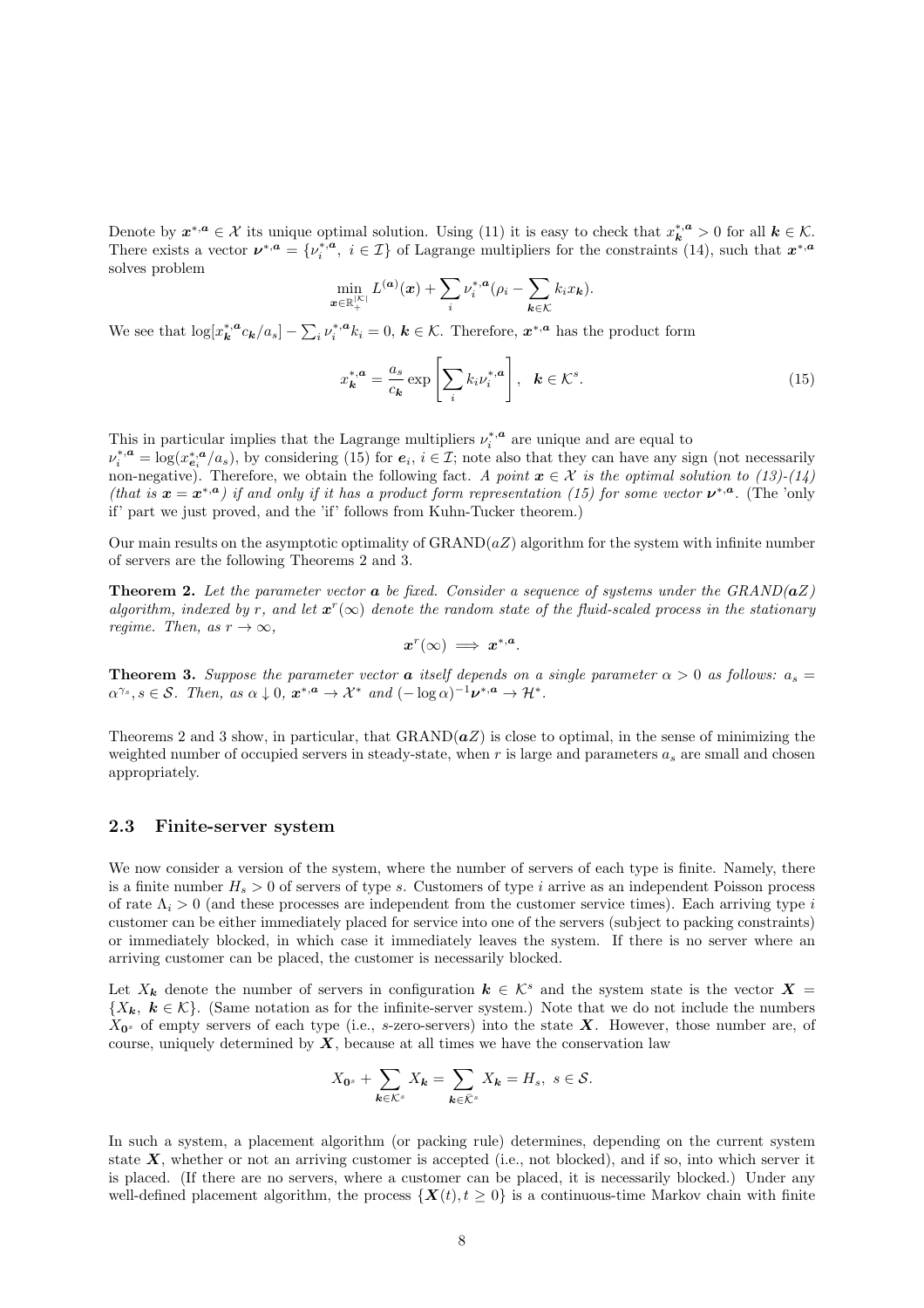state space; it is easily seen to be irreducible and, therefore, ergodic, with unique stationary distribution. Let  $\mathbf{X}(\infty) = \{X_k(\infty), k \in \mathcal{K}\}\$ be the random system state  $\mathbf{X}(t)$  in stationary regime. It is also easy to see that  $Y_i(\infty)$  – the steady-state random number of all type i customers in the system – is stochastically dominated by that in the infinite-server system, i.e. by a Poisson random variable with mean  $\Lambda_i/\mu_i$ .

For this system, the underlying objective is to minimize blocking in steady-state. We consider the following version of the Greedy-Random (GRAND) algorithm, for the finite-server systems. It will be labeled GRAND-F.

**Definition 4** (GRAND-F). A new customer, say of type i, arriving at time t is placed into a server chosen randomly uniformly among all servers in the system where it can still fit. (The total number of servers available for a type i customer addition at time t is

$$
X_{(i)}(t) \doteq \sum_{\mathbf{k} \in \bar{\mathcal{K}}: \; \mathbf{k} + \mathbf{e}_i \in \mathcal{K}} X_{\mathbf{k}}(t). \; )
$$

If there are no such available servers (i.e.,  $X_{(i)}(t) = 0$ ), the customer is blocked.

Remark 5. An implementation of GRAND-F algorithm only requires that the "router" (an entity, making an assignment decision for each arriving customer) knows which servers are currently available for an addition of a type i customer, for each  $i \in \mathcal{I}$ . The router does not need to know the exact configurations of the servers. Moreover, it does not even need to know the server types! Therefore, the router needs to maintain only  $I$  bits of information for each server. This in turn is easily achievable, for example, by using a *pull-based* mechanism, analogous to that used by the PULL algorithm proposed in [16] (in a different context, for systems without non-trivial packing constraints). A specific pull-based mechanism to work in conjunction with GRAND-F can be as follows.

(a) Upon a customer, say of type i, arrival, the router follows GRAND-F rule for choosing a server. If there are no available servers for type  $i$ , the customer is blocked and no further action is taken. If the customer is assigned to a server, the server availability state  $(I$  bits) is changed to indicate the unavailability to any customer type i.

(b) Each server, when its configuration changes, i.e. upon any customer arrival (assignment) or departure (service completion), sends a "pull-message" (I bits), containing its new availability state, to the router.

(c) When router receives a pull-message from a server, it updates its availability status accordingly. (In reality, to prevent router from using "obsolete" pull-messages, after assigning a customer to a server, router can use some short time-out for the server, during which the server is considered unavailable regardless of its availability state. Thus, when the time-out expires, the availability state of the server is that from the latest pull-message received from it. If the time-out is longer than the "round-trip" router-server-router message delay, then the latest pull-message from the server is generated upon the last customer assignment to it, or maybe later, upon departures that occurred after that.)

This mechanism is such that the rate of pull-messages in the system is very small, namely two pull-messages per each arriving customer. The low rate of communication between the router and the servers is a very important feature of pull-based algorithms, because in modern cloud based systems, the number of servers can be very large.

We also note that a key part of the PULL algorithm is the random uniform assignment of customers to available servers. Therefore, GRAND-F algorithm can be viewed as an extension of PULL algorithm to service systems with packing constraints.

We consider the asymptotic regime, where the arrival rates are increased linearly with a scaling parameter  $r \to \infty$ :  $\Lambda_i = \lambda_i r$ , where  $\lambda_i > 0$  are fixed parameters. In addition, so do the server pool sizes  $H_s$ , namely,  $H_s = h_s r$ , where  $h_s > 0$ ,  $s \in S$ , are fixed parameters.

Let  $X^r(\cdot)$  be the process associated with a system with parameter r, and let  $X^r(\infty)$  be the (random) system state in the stationary regime. For each i, denote by  $Y_i^r(t) \equiv \sum_{k \in \mathcal{K}} k_i X_k^r(t)$  the total number of customers of type *i*. As mentioned above,  $Y_i^r(\infty)$  is stochastically dominated by a Poisson random variable with mean  $r\rho_i$ , where  $\rho_i \equiv \lambda_i/\mu_i$ . As before, without loss of generality, we assume  $\sum_i \rho_i = 1$ .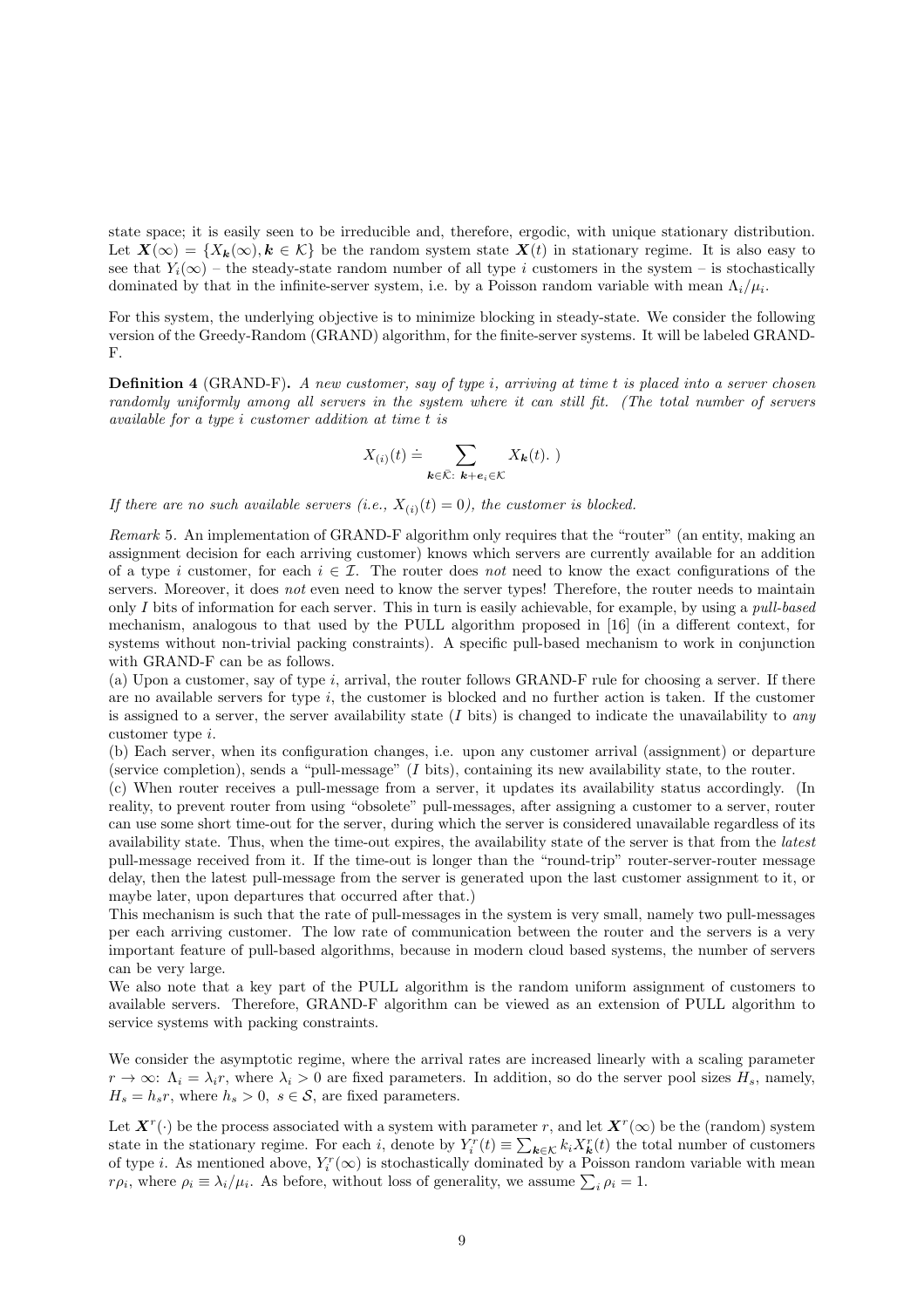The fluid-scaled process is  $\mathbf{x}^r(t) = \mathbf{X}^r(t)/r$ ,  $t \in [0,\infty)$ . We define  $\mathbf{x}^r(\infty) = \mathbf{X}^r(\infty)/r$ . Similarly,  $y_i^r(t) =$  $Y_i^r(t)/r$ ,  $x_{\mathbf{0}^s}^r(t) = X_{\mathbf{0}^s}^r(t)/r$  and  $x_{(i)}^r(t) = X_{(i)}^r(t)/r$ , for  $t \ge 0$  and  $t = \infty$ .

For any  $r, x^r(t)$  takes values in the compact set

$$
\mathcal{X}^{\square} \equiv \{ \boldsymbol{x} \in \mathbb{R}_{+}^{\vert \mathcal{K} \vert} \mid \sum_{\boldsymbol{k} \in \mathcal{K}^{s}} x_{\boldsymbol{k}} \leq h_s, \ \forall s \in \mathcal{S} \}.
$$

For any  $\mathbf{x} \in \mathcal{X}^{\Box}$ , we denote  $x_{\mathbf{0}^s} \equiv h_s - \sum_{\mathbf{k} \in \mathcal{K}^s} x_{\mathbf{k}}$ ,  $s \in \mathcal{S}$ , and will sometimes use notation  $\bar{\mathbf{x}} \equiv \{x_{\mathbf{k}}, \ \mathbf{k} \in \bar{\mathcal{K}}\}$ .

The sequence of distributions of  $x^r(\infty)$  is obviously tight, and therefore there always exists a limit  $x(\infty)$  in distribution, so that  $x^r(\infty) \implies x(\infty)$ , along a subsequence of r. The limit (random) vector  $x(\infty)$  satisfies the following property w.p.1.:

$$
\sum_{\mathbf{k}\in\mathcal{K}}k_ix_{\mathbf{k}}(\infty)\equiv y_i(\infty)\leq\rho_i,\ \ \forall i.
$$
\n(16)

The asymptotic regime and property (16) obviously hold for any placement algorithm, not just GRAND-F.

Consider the following subset of  $\mathcal{X}^{\square}$ :

$$
\mathcal{X}^{\diamond} \equiv \{ \mathcal{X} \in \mathcal{X}^{\square} \mid \sum_{s} \sum_{\mathbf{k} \in \mathcal{K}^{s}} k_{i} x_{\mathbf{k}} = \rho_{i}, \ \forall i \in \mathcal{I} \} \equiv \mathcal{X}^{\square} \cap \mathcal{X}.
$$

We make the following

**Assumption 6.** The system parameters  $\lambda_i$ ,  $\mu_i$ ,  $i \in \mathcal{I}$ , and  $h_s$ ,  $s \in \mathcal{S}$ , are such that the set  $\mathcal{X}^{\diamond}$  in non-empty. Moreover, there exists  $x \in \mathcal{X}^{\diamond}$  such that  $x_{0^s} > 0$  for all s.

This assumption means that, when the scaling parameter r is large, and we have  $\rho_i r$  customers of each type i, it is possible to "pack" all of them into the system servers  $(h_s r$  for each type s), so that a non-zero fraction of servers in each pool s remains idle. Recall that, when r is large,  $\rho_i r$  is essentially the maximum number of type  $i$  customers the system can possibly have in steady state, because this would be the number of customers in the infinite-server system with no blocking. Thus, the assumption guarantees that it is feasible, at least in principle, to operate a system in a way such that, in the  $r \to \infty$  limit, the steady-state blocking probability vanishes.

Consider the following function  $L^{\square}(\bar{x})$  defined on  $\bar{x}$  such that  $x \in \mathcal{X}^{\square}$  (and  $x_{0}$ s  $\equiv h_{s} - \sum_{k \in \mathcal{K}^{s}} h_{k}$  for all s):

$$
L^{\Box}(\bar{x}) = \sum_{\mathbf{k} \in \bar{\mathcal{K}}} x_{\mathbf{k}} \log[x_{\mathbf{k}} c_{\mathbf{k}}/e], \tag{17}
$$

where  $c_{\mathbf{k}} \doteq \prod_i k_i!$ ,  $0! = 1$ . We then have

$$
(\partial/\partial x_{\mathbf{k}})L^{\square}(\bar{\mathbf{x}}) = \log[x_{\mathbf{k}}c_{\mathbf{k}}], \quad \mathbf{k} \in \bar{\mathcal{K}}.
$$
 (18)

For each  $k \in \overline{K}$  the corresponding summand in the definition (17) of function  $L^{\square}(\bar{x})$  is strictly convex in  $x_k$ ; then,  $L^{\square}(\bar{x})$  is strictly convex on  $\mathbb{R}^{|\bar{\mathcal{K}}|}_+$ .

Consider the problem  $\min_{\bm{x}\in\mathcal{X}^{\circ}} L^{\square}(\bar{\bm{x}})$ . It is the following convex optimization problem:

$$
\min_{\bar{\boldsymbol{x}} \in \mathbb{R}_+^{|\mathcal{K}|}} L^{\square}(\bar{\boldsymbol{x}}),\tag{19}
$$

subject to

$$
\sum_{\mathbf{k}\in\mathcal{K}}k_ix_{\mathbf{k}}=\rho_i,\ \ \forall i,
$$
\n(20)

$$
\sum_{\mathbf{k}\in\bar{\mathcal{K}}^s} x_{\mathbf{k}} = h_s, \ s \in \mathcal{S}.\tag{21}
$$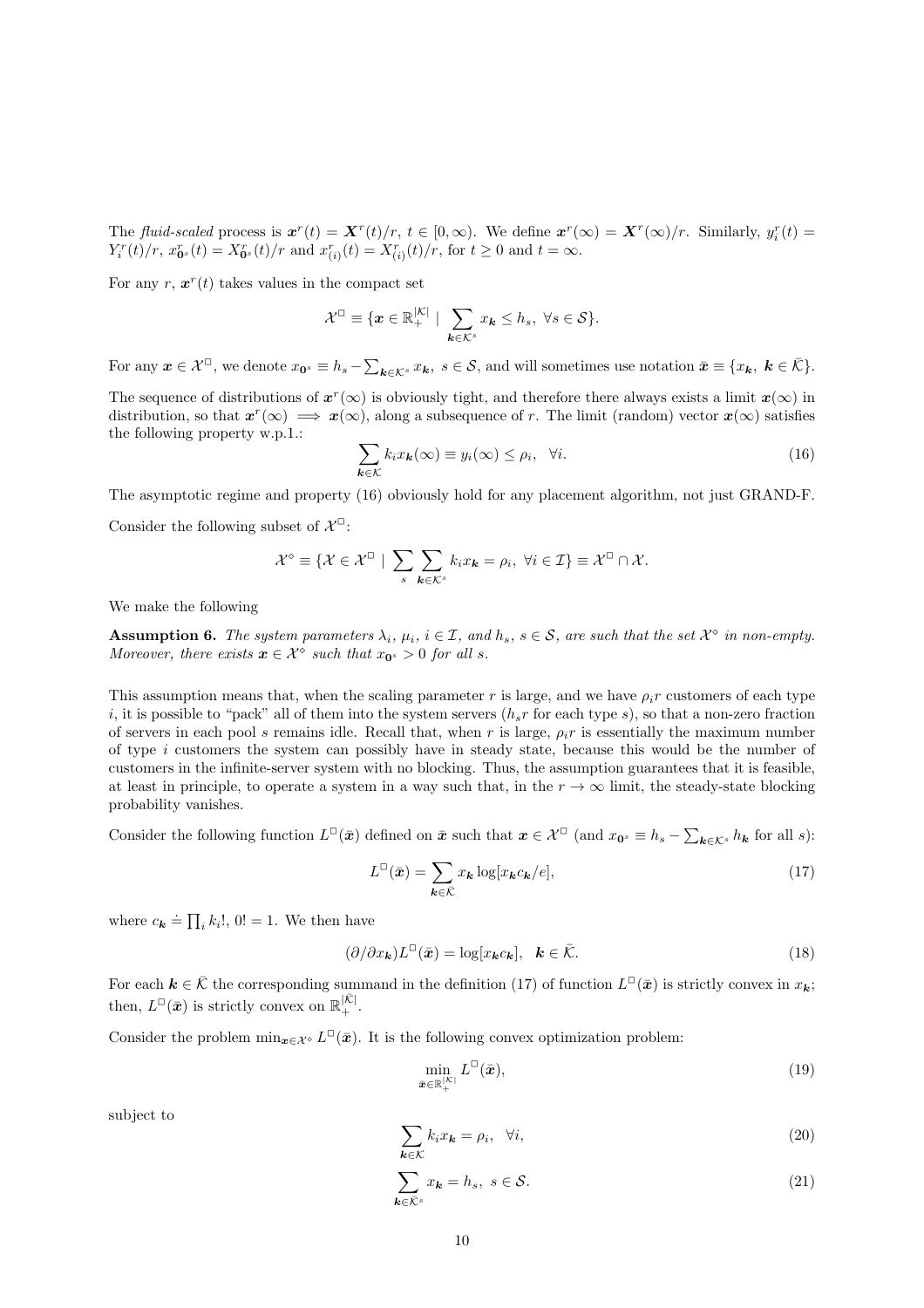Denote by  $\bar{x}^{*,\square}$  its unique optimal solution; of course, the corresponding  $x^{*,\square} \in \mathcal{X}^{\diamond}$ . Using (18) and Assumption 6 it is easy to see that  $x_k^{*,\square} > 0$  for all  $k \in \overline{K}$ . There exist a vector of Lagrange multipliers  $\nu^{*,\square} = (\nu_i^{*,\square}, i \in \mathcal{I})$  for the constraints (20) and Lagrange multipliers  $\beta_s^*$  for the constraints (21), such that  $\bar{x}^{*,\square}$  solves problem

$$
\min_{\bar{\boldsymbol{x}} \in \mathbb{R}_+^{|\mathcal{K}|}} L^{\square}(\bar{\boldsymbol{x}}) + \sum_i \nu_i^{*,\square} (\rho_i - \sum_{\boldsymbol{k} \in \mathcal{K}} k_i x_{\boldsymbol{k}}) + \sum_s \beta_s^* (\sum_{\boldsymbol{k} \in \bar{\mathcal{K}}^s} x_{\boldsymbol{k}} - h_s).
$$

We see that  $\log[x_k^{*,\square}c_k] - \sum_i \nu_i^{*,\square}k_i + \beta_s^* = 0, \, \mathbf{k} \in \overline{\mathcal{K}}^s$ . Therefore,  $\bar{\mathbf{x}}^{*,\square}$  has the product form

$$
x_{\mathbf{k}}^{*,\square} = \frac{1}{c_{\mathbf{k}}} \exp\left[-\beta_s^* + \sum_i k_i \nu_i^{*,\square}\right] = \frac{e^{-\beta_s^*}}{c_{\mathbf{k}}} \exp\left[\sum_i k_i \nu_i^{*,\square}\right], \quad \mathbf{k} \in \bar{\mathcal{K}}^s. \tag{22}
$$

This in particular implies that Lagrange multipliers  $\nu_i^{*,\square}, \beta_s^*$ , are unique. They can have any sign (not necessarily non-negative).

We obtain the following fact. A point  $\bar{x}$ , such that  $x \in \mathcal{X}^{\diamond}$ , is the optimal solution to (19)-(21) (that is  $\bar{x} = \bar{x}^{*,\Box}$ ) if and only if it has a product form representation (22) for some Lagrange multipliers  $\nu_i^{*,\Box}$ ,  $\beta_s^*$ . Furthermore,  $x^{*,\Box}$  and  $\nu^{*,\Box}$  are equal to  $x^{*,a}$  and  $\nu^{*,a}$ , respectively, defined for the infinite-server system in Section 2.2, with parameters  $a_s = e^{-\beta_s^*}$ .

Our main result for the finite-server system is the following Proposition 7. (It is stated here informally. Formal statements are given in Lemmas 14 and 15.)

**Proposition 7.** Suppose Assumption 6 holds. As  $r \to \infty$ , the limits of the fluid-scaled trajectories  $x^r(\cdot)$ will be referred to as fluid sample paths (FSP). Point  $x \in \mathcal{X}^{\Box}$  is an invariant point, if  $x(t) \equiv x$  is an FSP. Then  $x^{*,\Box}$  is the unique invariant point  $x$ , such that  $x_{0^s} > 0$  for all s (and therefore there is no blocking). Moreover, this invariant point is locally stable:  $x(t) \to x^{*,\square}$ , uniformly for all FSPs with  $x(0)$  sufficiently close to  $x^{*,\square}$ .

In turn, Proposition 7 strongly suggests that the following asymptotic optimality property holds, which we present as

Conjecture 8. Suppose Assumption 6 holds. Consider a sequence of systems under the GRAND-F algorithm, indexed by r, and let  $x^r(\infty)$  denote the random state of the fluid-scaled process in the stationary regime. Then, as  $r \to \infty$ ,

$$
x^r(\infty) \implies x^{*,\square}
$$

If Conjecture 8 is correct, the GRAND-F algorithm is asymptotically optimal in the following sense. As long as Assumption 6 holds, i.e. the system has enough capacity to process all offered load (under ideal packing), then as  $r \to \infty$ , the steady-state blocking probability under GRAND-F vanishes. As discussed in Remark 5, GRAND-F can be viewed as an extension of PULL algorithm [16]. Therefore, Conjecture 8, if correct, can be viewed as an extension (to systems with packing constraints) of the asymptotic optimality of PULL.

# 3 Proof of Theorem 3

For any  $\mathbf{k} \in \mathcal{K}^s$ , as  $a_s \downarrow 0$ ,

$$
[-\log a_s]^{-1} x_{\boldsymbol{k}} \log[x_{\boldsymbol{k}} c_{\boldsymbol{k}}/(ea_s)] - x_{\boldsymbol{k}} = [-\log a_s]^{-1} x_{\boldsymbol{k}} [\log x_{\boldsymbol{k}} + \log c_{\boldsymbol{k}} - 1] \to 0,
$$

uniformly on any compact subset of non-negative  $x_k$ . We have

$$
L^{(a)}(x)/[-\log a_1] = \sum_{s} [-\log a_s]/[-\log a_1] \sum_{\mathbf{k} \in \mathcal{K}^s} [-\log a_s]^{-1} x_{\mathbf{k}} \log[x_{\mathbf{k}} c_{\mathbf{k}}/(ea_s)].
$$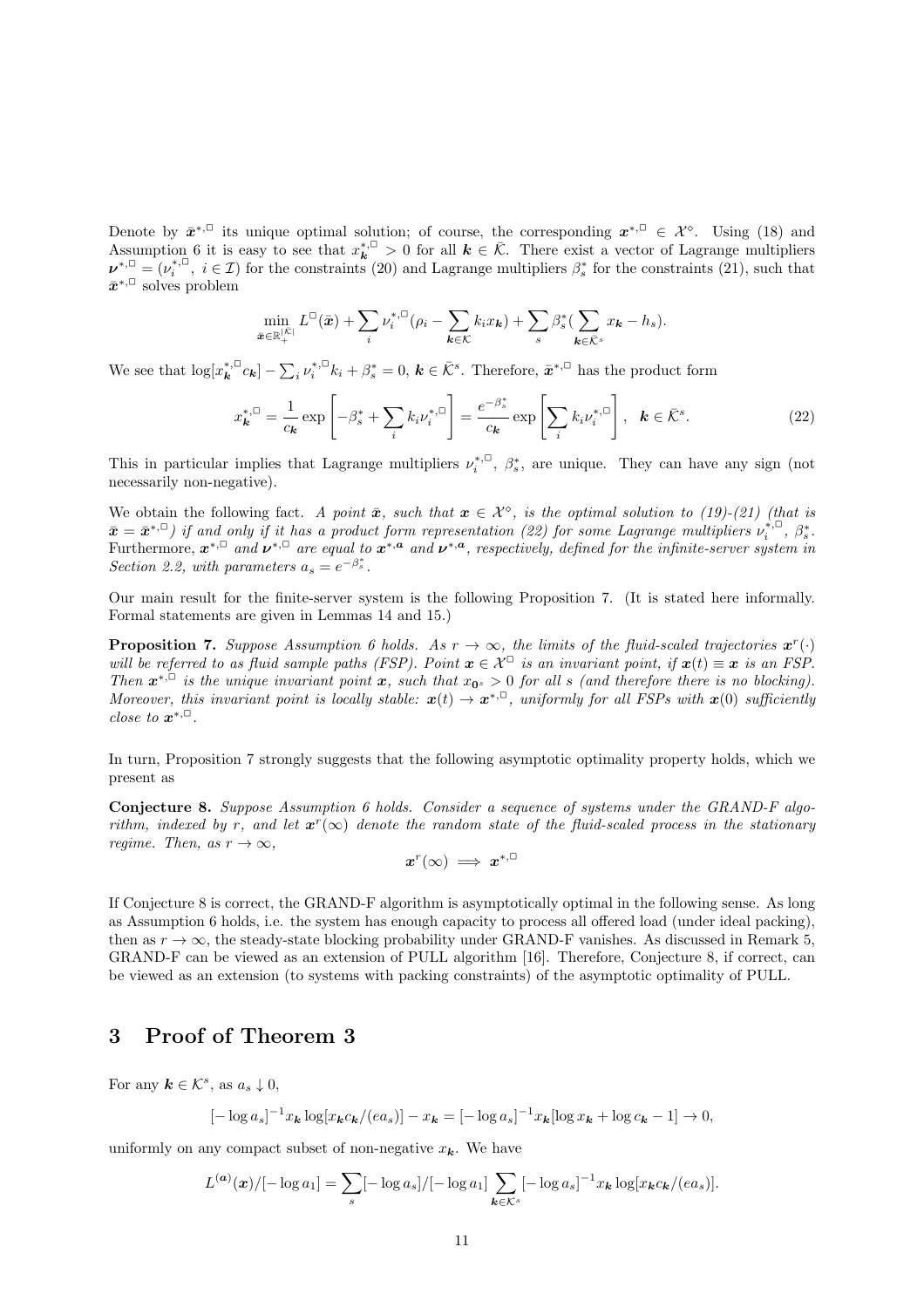Setting  $a_s = \alpha^{\gamma_s}$  (which implies  $[-\log a_s]/[-\log a_1] = \gamma_s/\gamma_1 = \gamma_s$ ), we see that, as  $\alpha \downarrow 0$ ,  $|L^{(\boldsymbol{a})}(\boldsymbol{x})/[-\log \alpha] \sum_{s}\sum_{\mathbf{k}\in\mathcal{K}^s}\gamma_s x_{\mathbf{k}}\rightarrow 0$ , uniformly in  $\mathbf{x}\in\mathcal{X}$ . Therefore,  $\mathbf{x}^{*,\mathbf{a}}$  must converge to  $\mathcal{X}^*$ .

Consider any sequence  $\alpha \downarrow 0$ . We will denote  $b = -\log \alpha$ . We will show that from any subsequence we can choose a further subsequence, along which we have convergence  $x^{*,a} \to x^*, \nu^{*,a}/b \to \eta^*,$  where  $x^* \in \mathcal{X}^*$ and  $\eta^* \in \mathcal{H}^*$ .

Let a subsequence of  $\alpha$  be fixed. Since  $x^{*,a} \to \mathcal{X}^*$ , we can and do choose a further subsequence along which  $x^{*,a} \to x^*$  for some fixed  $x^* \in \mathcal{X}^*$ . Let us show that

$$
\limsup_{\alpha \to 0} \sum_{i} k_i \nu_i^{*,a} / b \le \gamma_s, \quad \forall k \in \mathcal{K}^s,
$$
\n(23)

$$
\liminf_{\alpha \to 0} \nu_i^{*,a}/b \ge 0, \quad \forall i. \tag{24}
$$

From (15) we have:

$$
x_{\mathbf{k}}^{*,\mathbf{a}} = \frac{1}{c_{\mathbf{k}}} \exp\left[b(\sum_{i} k_{i} \nu_{i}^{*,\mathbf{a}}/b - \gamma_{s})\right], \quad \mathbf{k} \in \mathcal{K}^{s}.
$$
 (25)

If (23) would not hold for some  $k \in \mathcal{K}^s$ , then by (25) we would have  $\limsup x_k^{*,a} = \infty$  – a contradiction. Thus, (23) holds. Suppose now that (24) does not hold for some i, that is  $\liminf_{n \to \infty} \nu_i^{*,a}/b < 0$ . Pick an s and  $k \in \mathcal{K}^s$  such that  $k_i \geq 1$  and  $x_k^* > 0$ . Such s and k must exist, because  $\sum_k k_i x_k^* = \rho_i$  (recall that  $x^* \in \mathcal{X}^*$ ). Since  $x_k^{*,a} \to x_k^* \in [0, \rho_i]$ , we see from (25) that  $\lim \sum_j k_j \nu_j^{*,a} / b = \gamma^s$ . Therefore,

$$
\limsup \left[ \sum_{j \neq i} k_j \nu_j^{*,a}/b + (k_i - 1) \nu_i^{*,a}/b \right] = \gamma^s - \liminf \nu_i^{*,a}/b > \gamma^s;
$$

but, this violates (23) for configuration  $\mathbf{k} - \mathbf{e}_i$ . Thus, (24) holds.

By (23)-(24), the sequence of  $v^{*,a}/b$  is bounded. Then, we choose a further subsequence along which  $v^{*,a}/b$ converges to some  $\eta^*$ . For the pair  $x^*$  and  $\eta^*$ , condition (6) is automatic, conditions (7)-(8) follow from (23)-(24), and condition (9) follows from (25). Therefore,  $\eta^* \in \mathcal{H}^*$ .  $\Box$ 

# 4 Fluid sample paths for the infinite-server system under  $\text{GRAND}(aZ)$ . Proof of Theorem 2

In this section, we define fluid sample paths (FSP), for the system controlled by GRAND( $aZ$ ). FSPs arise as limits of the (fluid-scaled) trajectories  $(1/r)\mathbf{X}^r(\cdot)$  as  $r \to \infty$ . Then we prove Theorem 2. The development in this section is a generalization to the heterogeneous system of the definitions and results given for the homogeneous system in Section 4 of [15]. The generalization is quite straightforward. However, we provide it here for completeness and, more importantly, as a preparation for the related argument used later in Section 5 for the finite-server system.

Let M denote the set of pairs  $(k, i)$  such that  $k \in \mathcal{K}$  and  $k - e_i \in \overline{\mathcal{K}}$ . Each pair  $(k, i)$  is associated with the "edge"  $(k - e_i, k)$  connecting configurations  $k - e_i$  and  $k$ ; often we refer to this edge as  $(k, i)$ . By "arrival" along the edge  $(k, i)$ ", we will mean placement of a type i customer into a server configuration  $k - e_i$  to form configuration k. Similarly, "departure along the edge  $(k, i)$ " is a departure of a type-i customer from a server in configuration  $k$ , which changes its configuration to  $k - e_i$ .

Without loss of generality, assume that the Markov process  $X^r(\cdot)$  for each r is driven by the common set of primitive processes, defined as follows.

For each  $(k, i) \in \mathcal{M}$ , consider an independent unit-rate Poisson process  $\{\Pi_{ki}(t), t \geq 0\}$ , which drives departures along edge  $(k, i)$ . Namely, let  $D_{ki}^r(t)$  denote the total number of departures along the edge  $(k, i)$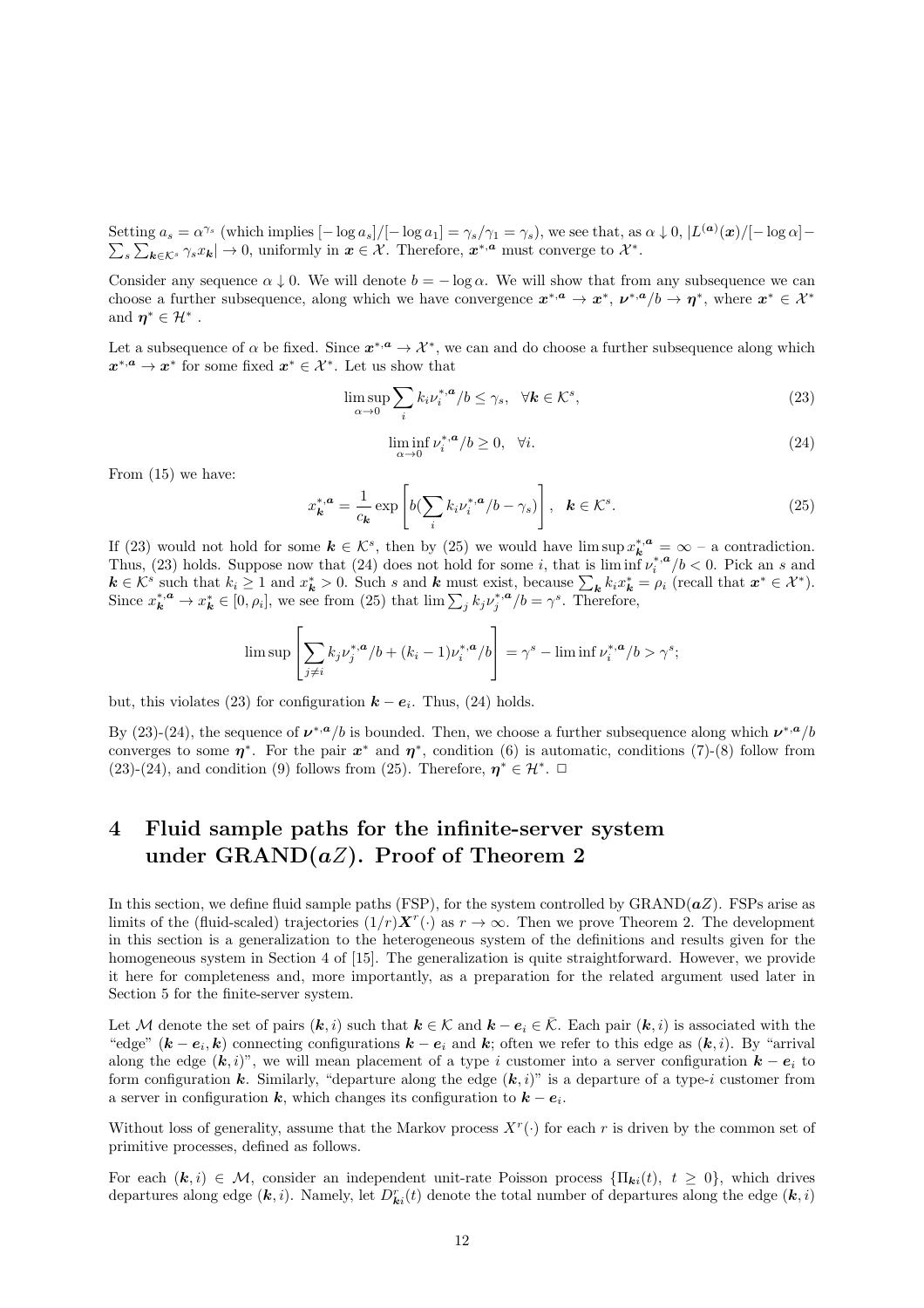in  $[0, t]$ ; then

$$
D_{\mathbf{k}i}^r(t) = \Pi_{\mathbf{k}i} \left( \int_0^t X_{\mathbf{k}}^r(s) k_i \mu_i ds \right). \tag{26}
$$

The functional strong law of large numbers (FSLLN) holds:

$$
\frac{1}{r}\Pi_{ki}(rt) \to t, \quad u.o.c., \quad w.p.1.
$$
\n
$$
(27)
$$

For each  $i \in \mathcal{I}$ , consider an independent unit-rate Poisson process  $\Pi_i(t)$ ,  $t \geq 0$ , which drives exogenous arrivals of type *i*. Namely, let  $A_i^r(t)$  denote the total number of type-*i* arrivals in [0, t], then

$$
A_i^r(t) = \Pi_i(\lambda_i rt). \tag{28}
$$

Analogously to (27),

$$
\frac{1}{r}\Pi_i(rt) \to t, \quad u.o.c., \quad w.p.1.
$$
\n(29)

The random placement of new arrivals is constructed as follows. For each  $i \in \mathcal{I}$ , consider an i.i.d. sequence Fire random placement of new arrivals is constrained as follows. For each  $i \in \mathbb{Z}$ , consider an find: sequence  $\xi_i(1), \xi_i(2), \ldots$  of random variables, uniformly distributed in [0, 1]. Denote by  $\mathcal{K}_i \doteq {\mathbf{k} \in \bar{\mathcal{$ subset of those configurations (including zero configurations) which can fit an additional type-i customer. The configurations  $k \in \mathcal{K}_i$  are indexed by  $1, 2, \ldots, |\mathcal{K}_i|$  (in arbitrary fixed order). When the m-th (in time) customer of type i arrives in the system, it is assigned as follows. If  $X_{(i)}^r = 0$ , the customer is assigned to an empty server of an arbitrarily fixed type s, such that  $e_i \in \mathcal{K}^s$ . Suppose  $X_{(i)}^r \geq 1$ . Then, the customer is assigned to a server in configuration  $k'$  indexed by 1 if

$$
\xi_i(m) \in [0, X_{\mathbf{k}'}^r / X_{(i)}^r],
$$

it is assigned to a server in configuration  $k''$  indexed by 2 if

$$
\xi_i(m) \in (X_{\mathbf{k}''}^r / X_{(i)}^r, (X_{\mathbf{k}'}^r + X_{\mathbf{k}''}^r) / X_{(i)}^r],
$$

and so on. Denote

$$
g_i^r(\sigma,\zeta) \doteq \sum_{m=1}^{\lfloor r\sigma \rfloor} I\{\xi_i(m) \leq \zeta\},\,
$$

where  $\sigma \geq 0, 0 \leq \zeta \leq 1$ . Obviously, from the strong law of large numbers and the monotonicity of  $g_i^r(\sigma, \zeta)$ on both arguments, we have the FSLLN

$$
g_i^r(\sigma,\zeta) \to \sigma\zeta, \quad \text{u.o.c.} \quad \text{w.p.1}
$$
 (30)

It is easy (and standard) to see that, for any r, w.p.1, the realization of the process  $\{X^{r}(t), t \geq 0\}$  is uniquely determined by the initial state  $\mathbf{X}^r(0)$  and the realizations of the driving processes  $\Pi_{ki}(\cdot)$ ,  $\Pi_i(\cdot)$  and  $(\xi_i(1), \xi_i(2), \ldots).$ 

If we denote by  $A_{ki}^r(t)$  the total number of arrivals allocated along edge  $(k, i)$  in  $[0, t]$ , we obviously have  $\sum_{\mathbf{k}\in\mathcal{K}_i} A_{\mathbf{k}i}^r(t) = A_i^r(t), t \geq 0$ , for each *i*.

In addition to

$$
x_{\mathbf{k}}^r(t) = \frac{1}{r} X_{\mathbf{k}}^r(t),
$$

we introduce other fluid-scaled quantities:

$$
d_{\mathbf{k}i}^r(t) = \frac{1}{r} D_{\mathbf{k}i}^r(t), \quad a_{\mathbf{k}i}^r(t) = \frac{1}{r} A_{\mathbf{k}i}^r(t).
$$

A set of locally Lipschitz continuous functions  $[\{x_k(\cdot), k \in \mathcal{K}\}, \{d_{ki}(\cdot), (k,i) \in \mathcal{M}\}, \{a_{ki}(\cdot), (k,i) \in \mathcal{M}\}]$  on the time interval  $[0, \infty)$  we call a *fluid sample path* (FSP), if there exist realizations of the primitive driving processes, satisfying conditions  $(27),(29)$  and  $(30)$  and a fixed subsequence of r, along which

$$
[\{x_{\mathbf{k}}^r(\cdot), \ \mathbf{k} \in \mathcal{K}\}, \{d_{\mathbf{k}i}^r(\cdot), \ (\mathbf{k}, i) \in \mathcal{M}\}, \{a_{\mathbf{k}i}^r(\cdot), \ (\mathbf{k}, i) \in \mathcal{M}\}] \rightarrow[\{x_{\mathbf{k}}(\cdot), \ \mathbf{k} \in \mathcal{K}\}, \{d_{\mathbf{k}i}(\cdot), \ (\mathbf{k}, i) \in \mathcal{M}\}, \{a_{\mathbf{k}i}(\cdot), \ (\mathbf{k}, i) \in \mathcal{M}\}], \ u.o.c.
$$
\n(31)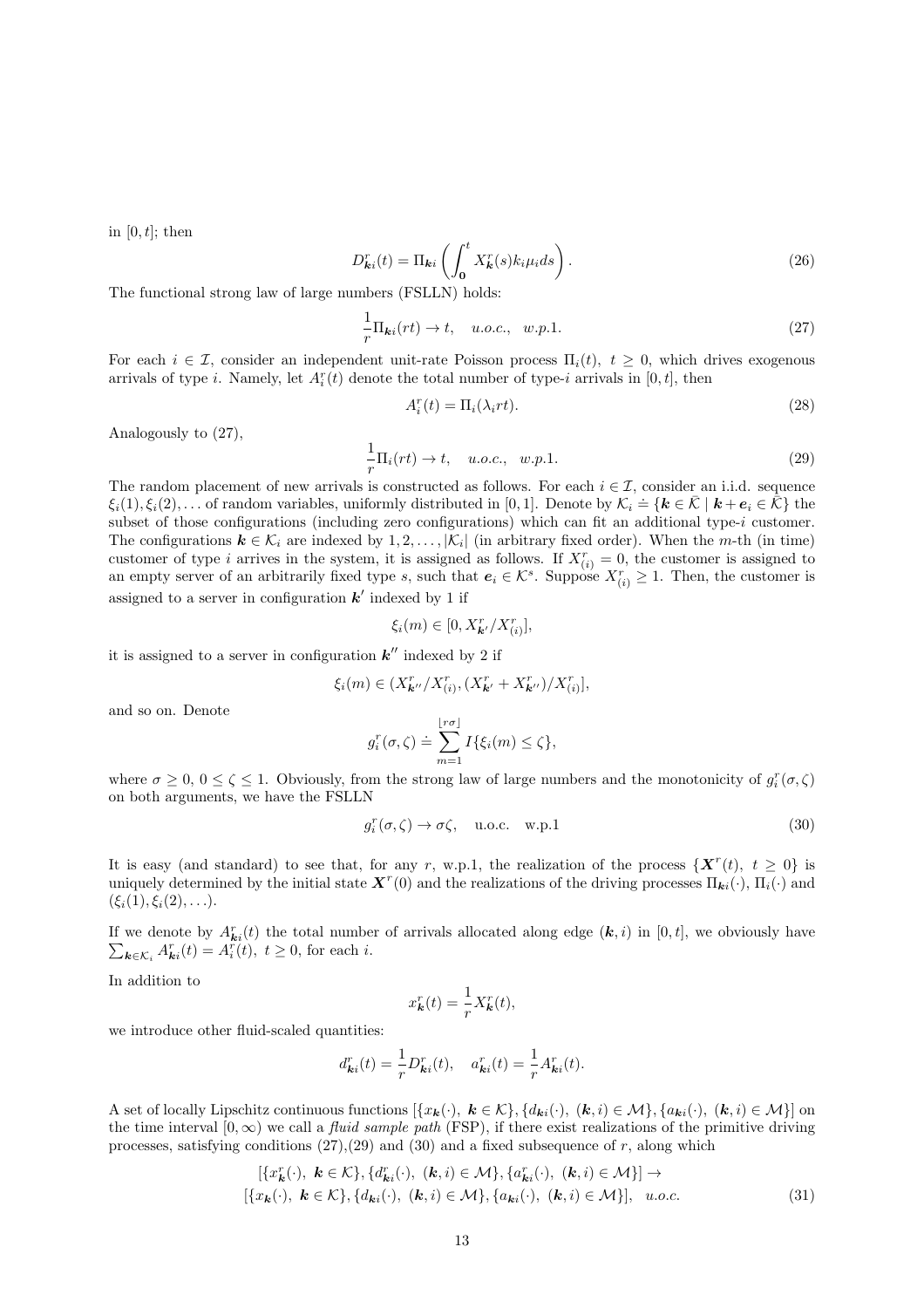For any FSP, all points  $t > 0$  are regular (see definition in Section 1.3), except a subset of zero Lebesgue measure.

**Lemma 9.** Consider a sequence of fluid-scaled processes  $\{x^r(t), t \ge 0\}$  with fixed initial states  $x^r(0)$  such that  $x^r(0) \to x(0)$ . Then w.p.1, for any subsequence of r there exists a further subsequence of r, along which the convergence (31) holds, with the limit being an FSP.

*Proof* is same as that of Lemma 5 in [15].  $\Box$ 

For an FSP, at a regular time point t, we denote  $v_{ki}(t) = (d/dt)a_{ki}(t)$  and  $w_{ki}(t) = (d/dt)d_{ki}(t)$ . In other words,  $v_{ki}(t)$  and  $w_{ki}(t)$  are the rates of type-i "fluid" arrival and departure along edge  $(k, i)$ , respectively. Also denote:  $y_i(t) = \sum_{\mathbf{k}} k_i x_{\mathbf{k}}(t)$ ,  $z(t) = \sum_i y_i(t)$ ,  $x_{\mathbf{0}^s}(t) = a_s z(t)$ , and  $x_{(i)}(t) = \sum_{\mathbf{k} \in \bar{\mathcal{K}}: \mathbf{k} + \mathbf{e}_i \in \bar{\mathcal{K}}} x_{\mathbf{k}}(t)$ .

**Lemma 10.** (i) An FSP satisfies the following properties at any regular point  $t$ :

$$
(d/dt)y_i(t) = \lambda_i - \mu_i y_i(t), \quad \forall i \in \mathcal{I},
$$
\n(32)

$$
w_{\mathbf{k}i}(t) = k_i \mu_i x_{\mathbf{k}}(t), \quad \forall (\mathbf{k}, i) \in \mathcal{M}, \tag{33}
$$

$$
x_{(i)}(t) > 0 \quad implies \quad v_{ki}(t) = \frac{x_{k-e_i}(t)}{x_{(i)}(t)} \lambda_i, \quad \forall (k, i) \in \mathcal{M}, \tag{34}
$$

$$
\sum_{\mathbf{k}: (\mathbf{k}, i) \in \mathcal{M}} v_{\mathbf{k}i}(t) = \lambda_i, \quad \forall i \in \mathcal{I},
$$
\n(35)

$$
(d/dt)x_{\mathbf{k}}(t) = \left[\sum_{i:\mathbf{k}-\mathbf{e}_i\in\bar{\mathcal{K}}} v_{\mathbf{k}i}(t) - \sum_{i:\mathbf{k}+\mathbf{e}_i\in\bar{\mathcal{K}}} v_{\mathbf{k}+\mathbf{e}_i,i}(t)\right] - \left[\sum_{i:\mathbf{k}-\mathbf{e}_i\in\bar{\mathcal{K}}} w_{\mathbf{k}i}(t) - \sum_{i:\mathbf{k}+\mathbf{e}_i\in\bar{\mathcal{K}}} w_{\mathbf{k}+\mathbf{e}_i,i}(t)\right], \quad \forall \mathbf{k}\in\mathcal{K}.
$$
\n(36)

Clearly, (32) implies

$$
y_i(t) = \rho_i + (y_i(0) - \rho_i)e^{-\mu_i t}, \quad t \ge 0, \quad \forall i \in \mathcal{I}.
$$
 (37)

(ii) Moreover, an FSP with  $x(0) \in \mathcal{X}$  satisfies the following stronger conditions:

$$
y_i(t) \equiv \rho_i, \quad \forall i \in \mathcal{I}, \tag{38}
$$

$$
z(t) \equiv 1, \quad x_{\mathbf{0}^s}(t) \equiv a_s, \quad x_{(i)}(t) \ge \sum_{s: \ e_i \in \mathcal{K}^s} a_s, \ \forall i \in \mathcal{I}; \tag{39}
$$

at any regular point t,

$$
v_{\mathbf{k}i}(t) = \frac{x_{\mathbf{k} - \mathbf{e}_i}(t)}{x_{(i)}(t)} \lambda_i, \quad \forall (\mathbf{k}, i) \in \mathcal{M},
$$
\n(40)

$$
\sum_{\mathbf{k}: (\mathbf{k}, i) \in \mathcal{M}} w_{\mathbf{k}i}(t) = \lambda_i, \quad \forall i \in \mathcal{I}.\tag{41}
$$

Proof. (i) Given the convergence (31), which defines an FSP, all the stated properties except (34) are nothing but the limit versions of the flow conservations laws. Property (34) follows from the construction of the random assignment, the continuity of  $x(t)$ , and (30). We omit further details.

(ii) If  $x(0) \in \mathcal{X}$ , which implies  $y_i(0) = \rho_i$  for each i, property (38) (and then (39) as well) follows from (37). Then, (34) strengthens to (40), and (41) is verified directly using (33).  $\Box$ 

**Lemma 11.** For any FSP with  $x(0) \in \mathcal{X}$ ,

$$
\boldsymbol{x}(t) \to \boldsymbol{x}^{*,\boldsymbol{a}},\tag{42}
$$

and the convergence is uniform across all such FSPs.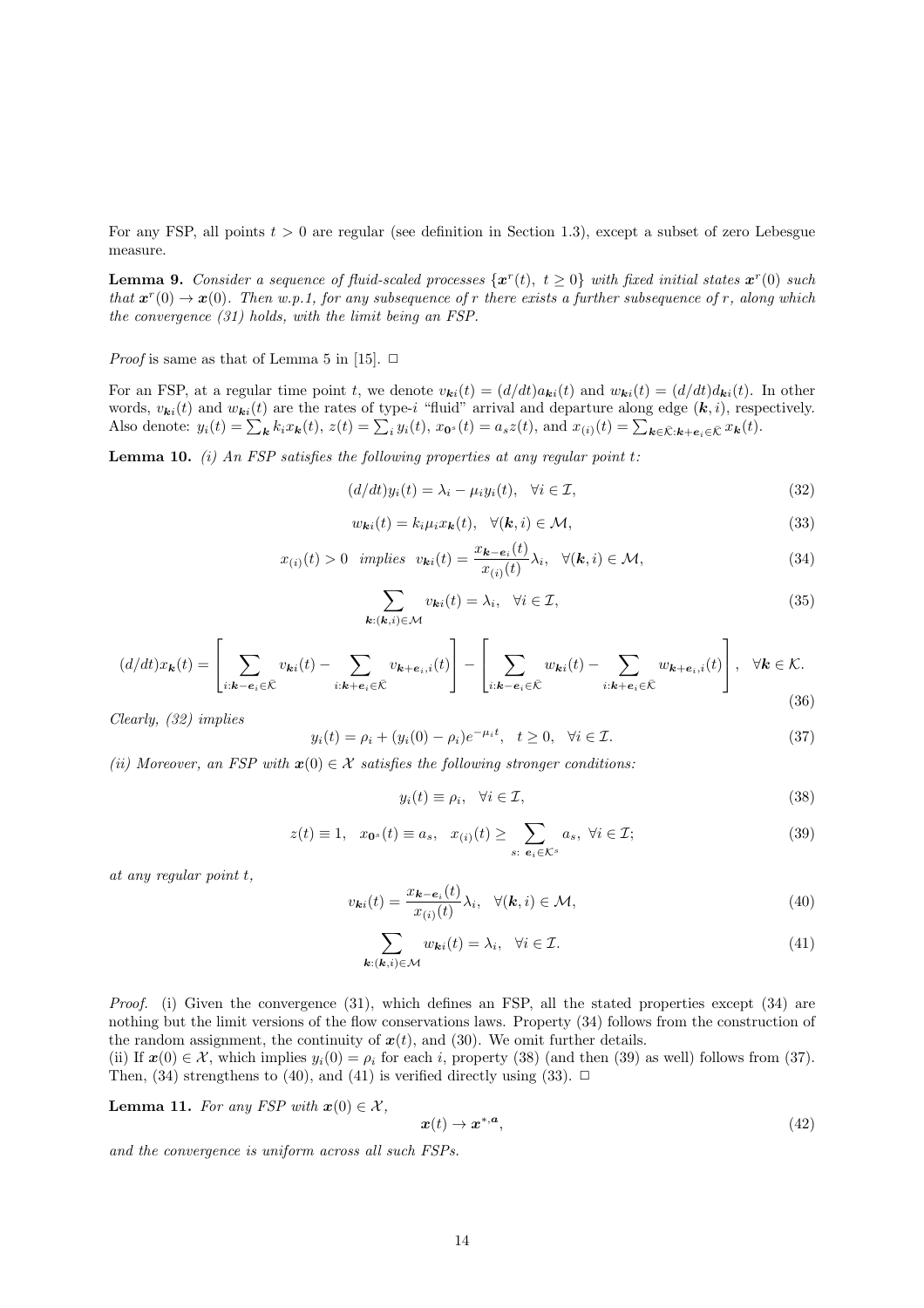*Proof.* Given that  $x_0$  (t)  $\equiv a_s$  and  $\sum_{\mathbf{k}} x_{\mathbf{k}}(t) \leq 1$ , we have  $x_{(i)}(t) \leq 1 + \sum_s a_s$ , hence  $v_{\mathbf{k}i}(t) \geq x_{\mathbf{k}}(t)\lambda_i/(1 + \sum_s a_s)$ . From here, we obtain the following fact: for any  $\mathbf{k}$  and any  $\delta > 0$  ther <sub>s</sub> a<sub>s</sub>). From here, we obtain the following fact: for any **k** and any  $\delta > 0$  there exists  $\delta_1 > 0$  such that for all  $\overline{t} \geq \delta, x_{k}(t) \geq \delta_{1}$ . The proof is by contradiction. Consider a k, say  $k \in \overline{\mathcal{K}}^{s}$ , that is a minimal counterexample; necessarily,  $k \neq 0^s$ . Pick any  $\delta > 0$  and then the corresponding  $\delta_1 > 0$  such that the statement holds for any  $k' \in \overline{\mathcal{K}}^s$ ,  $k' < k$ . (Here  $k' < k$  means that  $k'_i \leq k_i$ ,  $\forall i$ , and  $k' \neq k$ .) We observe from (36) that for any regular  $t \geq \delta$ ,  $(d/dt)x_{k}(t) > \delta_{2} > 0$  as long as  $x_{k}(t) \leq \delta_{3}$ , for some positive constants  $\delta_{2}, \delta_{3}$ . Since this holds for an arbitrarily small  $\delta > 0$  (with  $\delta_1, \delta_2, \delta_3$  depending on it), we see that the statement is true for k.

In particular, we see that  $x_k(t) > 0$  for all  $t > 0$  and all k. Note also that all  $t > 0$  are regular points (because all  $w_{ki}$  and  $v_{ki}$  are bounded continuous in  $x$ ).

To prove the lemma, it will suffice to show that:

(a) if  $x(t) \neq x^{*,a}$  and  $x_k(t) > 0$  for all  $k \in \mathcal{K}$ , then  $(d/dt)L^{(a)}(x(t)) < 0$ ; and, moreover,

(b) the derivative is bounded away from zero as long as  $\|\mathbf{x}(t) - \mathbf{x}^{*,a}\|$  is bounded away from zero.

Let us denote by  $\Xi(x)$  the derivative  $(d/dt)L^{(a)}(x(t))$  at a given point  $x(t) = x$ ; in the rest of the proof we study the function  $\Xi(x)$  on X, and therefore drop the time index t. Suppose all components  $x_k > 0$ . From (33), (35), (40), and (41), we have:

$$
w_{ki} = k_i \mu_i x_k = k_i \mu_i x_k \sum_{\mathbf{k}': (\mathbf{k}', i) \in \mathcal{M}} \frac{x_{\mathbf{k}'-\mathbf{e}_i}}{x_{(i)}},\tag{43}
$$

$$
v_{\mathbf{k}'i} = \frac{x_{\mathbf{k}'-\mathbf{e}_i}}{x_{(i)}} \lambda_i = \frac{x_{\mathbf{k}'-\mathbf{e}_i}}{x_{(i)}} \sum_{\mathbf{k}: (\mathbf{k},i) \in \mathcal{M}} k_i \mu_i x_{\mathbf{k}}.
$$
\n(44)

Expressions (43) and (44) can be interpreted as follows. For any ordered pair of edges  $(k, i)$  and  $(k', i)$ , we can assume that the part  $k_i\mu_i x_{\mathbf{k}'-\mathbf{e}_i}/x_{(i)}$  of the total departure rate  $k_i\mu_i x_{\mathbf{k}}$  along  $(\mathbf{k}, i)$  is "allocated back" as a part of the arrival rate along  $(k', i)$ . Using (11), the contribution of these "coupled" departure/arrival rates for the ordered pair of edges  $(k, i)$  and  $(k', i)$  into the derivative  $\Xi(x)$  is

$$
\xi_{\mathbf{k},\mathbf{k}',i} = \left[\log(k'_i x_{\mathbf{k}-\mathbf{e}_i} x_{\mathbf{k}'}) - \log(k_i x_{\mathbf{k}} x_{\mathbf{k}'-\mathbf{e}_i})\right] \frac{k_i \mu_i x_{\mathbf{k}} x_{\mathbf{k}'-\mathbf{e}_i}}{x_{(i)}}.
$$

This expression is valid even when either  $k - e_i = 0^s$  or  $k' - e_i = 0^s$  for some s. This is because  $x_{0^s}(t) = a_s$ when  $x \in \mathcal{X}$ , and therefore by convention (12), formula (11) is valid for all  $k \in \overline{\mathcal{K}}$ . We have:

$$
\xi_{\mathbf{k},\mathbf{k}',i} + \xi_{\mathbf{k}',\mathbf{k},i} = (\mu_i/x_{(i)})[\log(k_i'x_{\mathbf{k}-\mathbf{e}_i}x_{\mathbf{k}'}) - \log(k_ix_{\mathbf{k}}x_{\mathbf{k}'-\mathbf{e}_i})][k_ix_{\mathbf{k}}x_{\mathbf{k}'-\mathbf{e}_i} - k_i'x_{\mathbf{k}-\mathbf{e}_i}x_{\mathbf{k}'}] \leq 0,
$$

and the inequality is strict unless  $k'_i x_{\mathbf{k}-\mathbf{e}_i} x_{\mathbf{k}'} = k_i x_{\mathbf{k}} x_{\mathbf{k}'-\mathbf{e}_i}$ . We obtain

$$
\Xi(\boldsymbol{x}) = \sum_{i} \sum_{\boldsymbol{k}, \boldsymbol{k}'} [\xi_{\boldsymbol{k}, \boldsymbol{k}', i} + \xi_{\boldsymbol{k}', \boldsymbol{k}, i}]. \tag{45}
$$

Therefore,  $\Xi(x) < 0$  unless x has a product form representation (15), which in turn is equivalent to  $x = x^{*,a}$ .

So far the function  $\Xi(x)$  in (45) was defined for  $x \in \mathcal{X}$  with all  $x_k > 0$ . Let us adopt a convention that  $\Xi(x) = -\infty$  for  $x \in \mathcal{X}$  with at least one  $x_k = 0$ . Then, it is easy to verify that  $\Xi(x)$  is continuous on the entire set  $\mathcal{X}$ .

It remains to show that for any  $\delta_2 > 0$  there exists  $\delta_3 > 0$  such that conditions  $x \in \mathcal{X}$  and  $L^{(a)}(x)$  $L^{(a)}(x^{*,a}) \geq \delta_2$  imply  $\Xi(x) \leq -\delta_3$ . This is indeed true, because otherwise there would exist  $x \in \mathcal{X}$ ,  $x \neq x^{*,a}$ , such that  $\Xi(x) = 0$ , which is, again, equivalent to  $x = x^{*,a}$ .  $\Box$ 

From Lemma 11 we easily obtain Theorem 2; see the proof of Theorem 3 in Section 4 of [15].

As in [15], we also have the following generalization of Lemma 11, showing FSP uniform convergence for arbitrary initial states, not necessarily  $x(0) \in \mathcal{X}$ .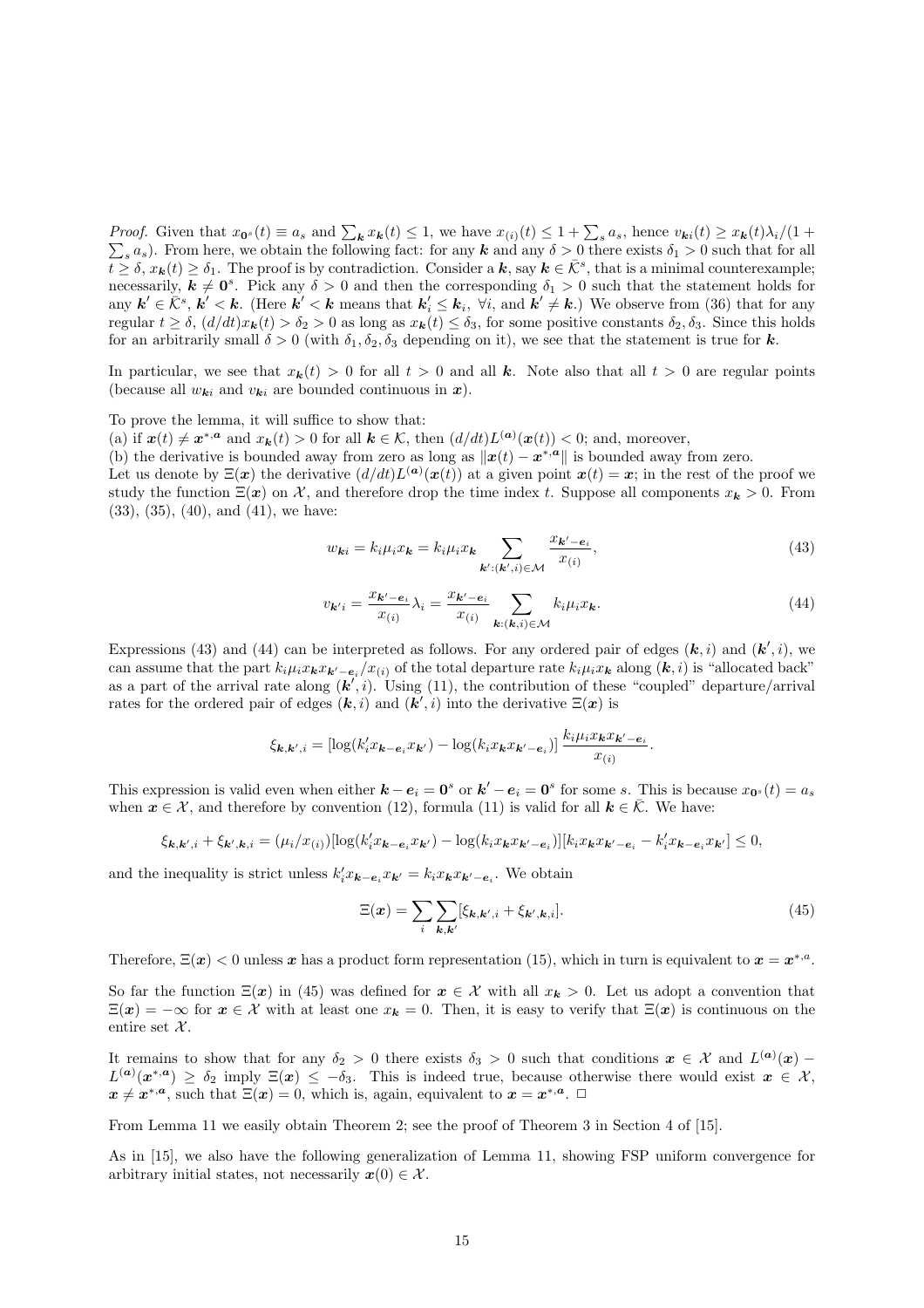**Lemma 12.** For any compact  $A \in \mathbb{R}_+^{|K|}$ , the convergence

$$
x(t) \to x^{*,a} \tag{46}
$$

holds uniformly in all FSPs with  $\mathbf{x}(0) \in A$ .

Proof repeats that of Lemma 8 in [15] almost verbatim. The only adjustments are: 1) Starting any fixed time  $\tau > 0$ , we have  $0 < a_1 \leq x_{0}$  (t),  $\forall s$ , and  $x_{(i)}(t) \leq a_2 < \infty$ ,  $\forall i$ , for some constants  $a_1, a_2$ , uniformly on all FSPs with  $x(0) \in A$ ; 2)  $L^{(a)}$  replaces  $L^{(a)}$ ; 3)  $f(\mathbf{k}) = (\partial/\partial x_{\mathbf{k}}) L^{(\mathbf{a})}(x) = \log[x_{\mathbf{k}} c_{\mathbf{k}}/a_s], \ \mathbf{k} \in \mathcal{K}^s. \ \Box$ 

# 5 GRAND-F: Local stability of FSPs

The construction of the Markov process  $X^r(\cdot)$  under GRAND-F is the same as in Section 4 for GRAND( $aZ$ ), except now, when  $X_{(i)}^r = 0$ , an arriving type i customer is blocked. Consequently, we no longer have the identity  $\sum_{\mathbf{k}\in\mathcal{K}_i} A_{\mathbf{k}i}^r(t) = A_i^r(t), t \geq 0$ , for each *i*. Instead,

$$
A_i^r(t) - \sum_{\mathbf{k}\in\mathcal{K}_i} A_{\mathbf{k}i}^r(t), \ t \ge 0,
$$

is non-negative non-decreasing function, giving the number of blocked type  $i$  customers by time  $t$ .

The definition of an FSP and Lemma 9 hold as is. All points  $t > 0$  are regular, except for a subset of zero Lebesgue measure. The analog of Lemma 10 is the following

**Lemma 13.** (i) An FSP satisfies the following properties at any regular point t:

$$
\sum_{\mathbf{k}: (\mathbf{k}, i) \in \mathcal{M}} v_{\mathbf{k}i}(t) \leq \lambda_i, \quad \forall i \in \mathcal{I}, \tag{47}
$$

$$
(d/dt)y_i(t) = \sum_{\mathbf{k}: (\mathbf{k}, i) \in \mathcal{M}} v_{\mathbf{k}i}(t) - \mu_i y_i(t), \quad \forall i \in \mathcal{I},
$$
\n(48)

$$
w_{\mathbf{k}i}(t) = k_i \mu_i x_{\mathbf{k}}(t), \quad \forall (\mathbf{k}, i) \in \mathcal{M}, \tag{49}
$$

$$
x_{(i)}(t) > 0 \quad implies \quad \sum_{\mathbf{k}: (\mathbf{k}, i) \in \mathcal{M}} v_{\mathbf{k}i}(t) = \lambda_i, \ \forall i \in \mathcal{I}, \quad and \quad v_{\mathbf{k}i}(t) = \frac{x_{\mathbf{k} - \mathbf{e}_i}(t)}{x_{(i)}(t)} \lambda_i, \ \forall (\mathbf{k}, i) \in \mathcal{M}, \tag{50}
$$

$$
(d/dt)x_{\mathbf{k}}(t) = \left[\sum_{i:\mathbf{k}-\mathbf{e}_i\in\bar{\mathcal{K}}} v_{\mathbf{k}i}(t) - \sum_{i:\mathbf{k}+\mathbf{e}_i\in\bar{\mathcal{K}}} v_{\mathbf{k}+\mathbf{e}_i,i}(t)\right] - \left[\sum_{i:\mathbf{k}-\mathbf{e}_i\in\bar{\mathcal{K}}} w_{\mathbf{k}i}(t) - \sum_{i:\mathbf{k}+\mathbf{e}_i\in\bar{\mathcal{K}}} w_{\mathbf{k}+\mathbf{e}_i,i}(t)\right], \quad \forall \mathbf{k}\in\bar{\mathcal{K}}.
$$
\n(51)

(ii) Moreover, an FSP with  $x(0) \in \mathcal{X}^{\diamond}$ ,  $x_{(i)}(0) > 0$ ,  $\forall i$ , satisfies the following stronger conditions for all sufficiently small  $t > 0$ :

$$
y_i(t) \equiv \rho_i, \quad \forall i \in \mathcal{I}, \tag{52}
$$

$$
z(t) \equiv 1, \quad x_{\mathbf{0}^s}(t) \equiv a_s, \ \forall s, \quad x_{(i)}(t) \ge \min_s a_s, \ \forall i \in \mathcal{I}; \tag{53}
$$

if t is regular,

$$
v_{\mathbf{k}i}(t) = \frac{x_{\mathbf{k}-\mathbf{e}_i}(t)}{x_{(i)}(t)} \lambda_i, \quad \forall (\mathbf{k}, i) \in \mathcal{M}, \tag{54}
$$

$$
\sum_{\mathbf{k}: (\mathbf{k}, i) \in \mathcal{M}} w_{\mathbf{k}i}(t) = \lambda_i, \quad \forall i \in \mathcal{I}.\tag{55}
$$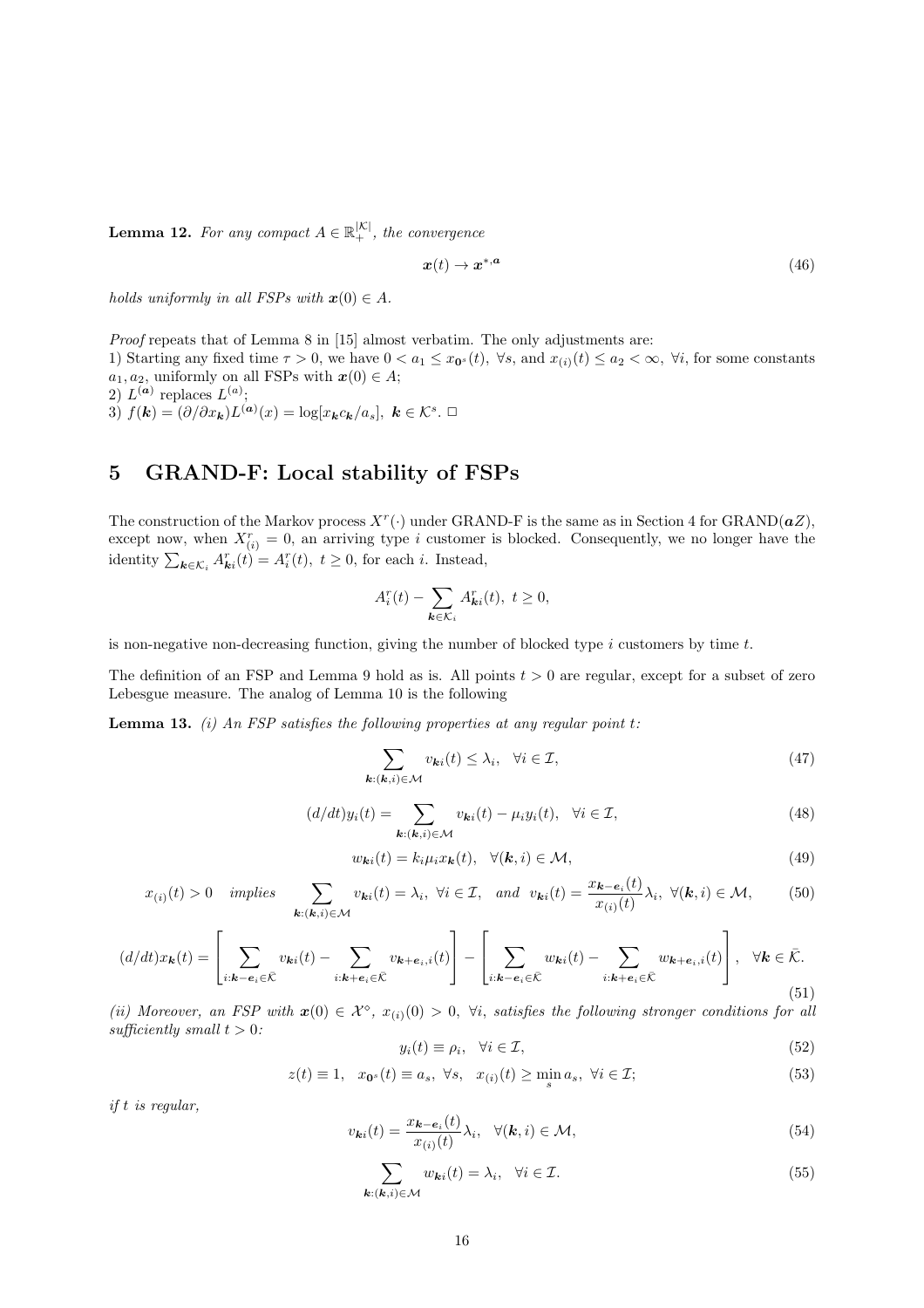Proof. (i) Given the convergence (31) defining an FSP, all the stated properties except (50), are nothing but the limit versions of the flow conservations laws. Property (50) follows from the construction of the random assignment, the continuity of  $x(t)$ , and (30). We omit further details.

(ii) If  $x(0) \in \mathcal{X}^{\diamond}$ , which implies  $y_i(0) = \rho_i$  for each i, property (52) (and then (53) as well) follows from (48) and (50). Then, (55) is verified directly using (49). Finally, (54) follows from (50).  $\Box$ 

**Lemma 14.** There exists  $\epsilon > 0$ , such that, uniformly on FSPs with initial states  $x(0) \in \mathcal{X}^{\diamond} \cap \{\|\boldsymbol{x} - \boldsymbol{x}^{*,\square}\| \leq \epsilon\}$  $\epsilon \},$ 

$$
x(t) \to x^{*,\square}, \quad t \to \infty. \tag{56}
$$

FSP  $x(t) \equiv x^{*,\square}$  is the unique invariant FSP, satisfying conditions  $x_{0^s}(0) > 0$ ,  $\forall s$ .

*Proof.* We can assume (without loss of generality) that  $\epsilon$  is small enough so that  $x_k(0) > 0$ ,  $\forall k \in \overline{K}$ . In particular, at  $t = 0$ , the condition  $x_{0<sup>s</sup>}(t) > 0$ ,  $\forall s$ , holds. Obviously, until the first time  $\tau > 0$  when this condition is violated ( $\tau = \infty$  if it is never violated), we have  $y_i(t) = \rho_i$ ,  $\forall i$ . It is also easy to see that all time ponts  $0 < t < \tau$  are regular and such that  $x_k(t) > 0$ ,  $\forall k \in \overline{K}$ . Denote by  $\Xi(\bar{x})$  the derivative  $(d/dt)L^{\Box}(\bar{x}(t))$ at a given point  $x(t) = x$ . Then, expressions (43) and (44) for  $w_{ki}$  and  $v_{ki}$  hold for our system, and can be interpreted the same way. (Recall, however, that now the components  $x_0$  are not constant, and therefore their derivatives do depend on the rates  $w_{0^s+e_i,i}$  and  $v_{0^s+e_i,i}$ .) Then the expression for  $\Xi(\bar{x})$  has exactly same form as expression (45) for  $\Xi(x)$  in Section 4:

$$
\Xi(\bar{\boldsymbol{x}}) = \sum_{i} \sum_{(\mathbf{k},i),(\mathbf{k}',i)} = (\mu_i/x_{(i)})[\log(k_i'x_{\mathbf{k}-\mathbf{e}_i}x_{\mathbf{k}'}) - \log(k_ix_{\mathbf{k}}x_{\mathbf{k}'-\mathbf{e}_i})][k_ix_{\mathbf{k}}x_{\mathbf{k}'-\mathbf{e}_i} - k_i'x_{\mathbf{k}-\mathbf{e}_i}x_{\mathbf{k}'}] \leq 0. \tag{57}
$$

The inequality in (57) is strict unless  $k'_i x_{\mathbf{k}-\mathbf{e}_i} x_{\mathbf{k}'} = k_i x_{\mathbf{k}} x_{\mathbf{k}'-\mathbf{e}_i}$  for all pairs of edges  $(\mathbf{k}, i)$  and  $(\mathbf{k}', i)$ . Therefore,  $\Xi(\bar{x}) < 0$  unless  $\bar{x}$  has a product form representation (22), which in turn is equivalent to  $x = x^{*,\square}$ .

Function  $\Xi(\bar{x})$  is continuous in a neighborhood of  $x^{*,\square}$  (and in fact at any point such that  $x_{\bm{k}} > 0$ ,  $\forall \bm{k} \in \bar{\mathcal{K}}$ ). Choose  $\epsilon_1 > 0$  small enough so that  $x_k > 0$ ,  $k \in \overline{K}$ , for all  $x \in \mathcal{X}^{\diamond} \cap {\{\Vert x - x^{*, \square} \Vert \leq \epsilon_1\}}$ . Then choose  $\delta > 0$  such that condition  $L^{\square}(\bar{x}) - L^{\square}(\bar{x}^{*,\square}) \leq \delta$  (along with  $x \in \mathcal{X}^{\diamond}$ ) implies  $\|\pmb{x} - \pmb{x}^{*,\square}\| < \epsilon_1$ . Finally, choose  $\epsilon > 0$  small enough so that the maximum of  $L^{\Box}(\bar{x}) - L^{\Box}(\bar{x}^{*,\Box})$  over the set  $\mathcal{X}^{\diamond} \cap \{\|\boldsymbol{x} - \boldsymbol{x}^{*,\Box}\| \leq \epsilon\}$ is less than  $\delta$ . We see that a trajectory with  $x(0) \in \mathcal{X}^{\diamond} \cap \{\Vert x - x^{*,\Box} \Vert \leq \epsilon\}$  cannot escape from the set  $\mathcal{X}^{\diamond}\cap\{\|\boldsymbol{x}-\boldsymbol{x}^{*,\square}\|\leq\epsilon_1\}$ , and therefore  $x_{\boldsymbol{k}}(t)>0$ ,  $\boldsymbol{k}\in\bar{\mathcal{K}}$ , for all  $t\geq0$ . Then, the convergence (56) holds, and it is uniform on  $x(0) \in \mathcal{X}^{\diamond} \cap \{\Vert x - x^{*,\Box} \Vert \leq \epsilon\}$ , because, for any  $0 < \delta_1 < \delta$ ,  $\Xi(\bar{x})$  is negative and bounded away from zero for all  $x \in \mathcal{X}^{\diamond} \cap \{\delta_1 \leq L^{\square}(\bar{x}) - L^{\square}(\bar{x}^{*,\square}) \leq \delta\}.$ 

It is a corollary from the above argument, that there cannot be an invariant FSP  $x(t) \equiv x(0)$  with  $x_{0^s}(0)$ 0,  $\forall s$ , unless  $\mathbf{x}(0) = \mathbf{x}^{*,\square}$ . (Indeed,  $\mathbf{x}(0) \in \mathcal{X}^{\diamond}$  necessarily, because if  $y_i(0) \neq \rho_i$  then  $y_i(t)$  cannot be constant. Then  $\mathbf{x}(0) = \mathbf{x}^{*,\square}$ , because otherwise  $L^{\square}(\bar{\mathbf{x}}(t))$  cannot be constant.) This proves the second statement of the lemma.  $\Box$ 

**Lemma 15.** There exists  $\epsilon > 0$ , such that, uniformly on FSPs with initial states  $\mathbf{x}(0) \in \mathcal{X}^{\square} \cap \{\|\mathbf{x}-\mathbf{x}^{*,\square}\| \leq \epsilon\}$  $\{\epsilon\},\$ 

$$
x(t) \to x^{*,\square}, \quad t \to \infty. \tag{58}
$$

Proof is a slightly generalized version of that of Lemma 14. That proof considers FSPs that stay within  $\mathcal{X}^{\diamond}$ , uses the continuity of  $\Xi(\bar{x})$ , and the fact that for  $x \in \mathcal{X}^{\diamond}$  in a small neighborhood of  $x^{*,\square}$ ,  $\Xi(\bar{x}) < 0$  unless  $x = x^{*,\square}$ . But,  $\Xi(\bar{x})$  is continuous in a neighborhood of  $x^{*,\square}$  (or any point such that  $x_k > 0$ ,  $\forall k \in \bar{\mathcal{K}}$ ), not necessarily restricted to  $\mathcal{X}^{\diamond}$ . In addition, we know that as long as  $x_{0^s}(t) > 0$ ,  $\forall s$ , each  $y_i(t)$  satisfies ODE  $(d/dt)[y_i(t) - \rho_i] = -\mu_i[y_i(t) - \rho_i]$ , and therefore

$$
y_i(t) - \rho_i = (y_i(0) - \rho_i)e^{-\mu_i t}.
$$
\n(59)

Using these observations, the adjustment of the proof of Lemma 14 is as follows. We choose small  $\epsilon_1 > 0$ , then  $\delta > 0$ , then  $\epsilon > 0$ , exactly as in that proof. Then, using the continuity of  $\Xi(\bar{x})$ , along with (59), we can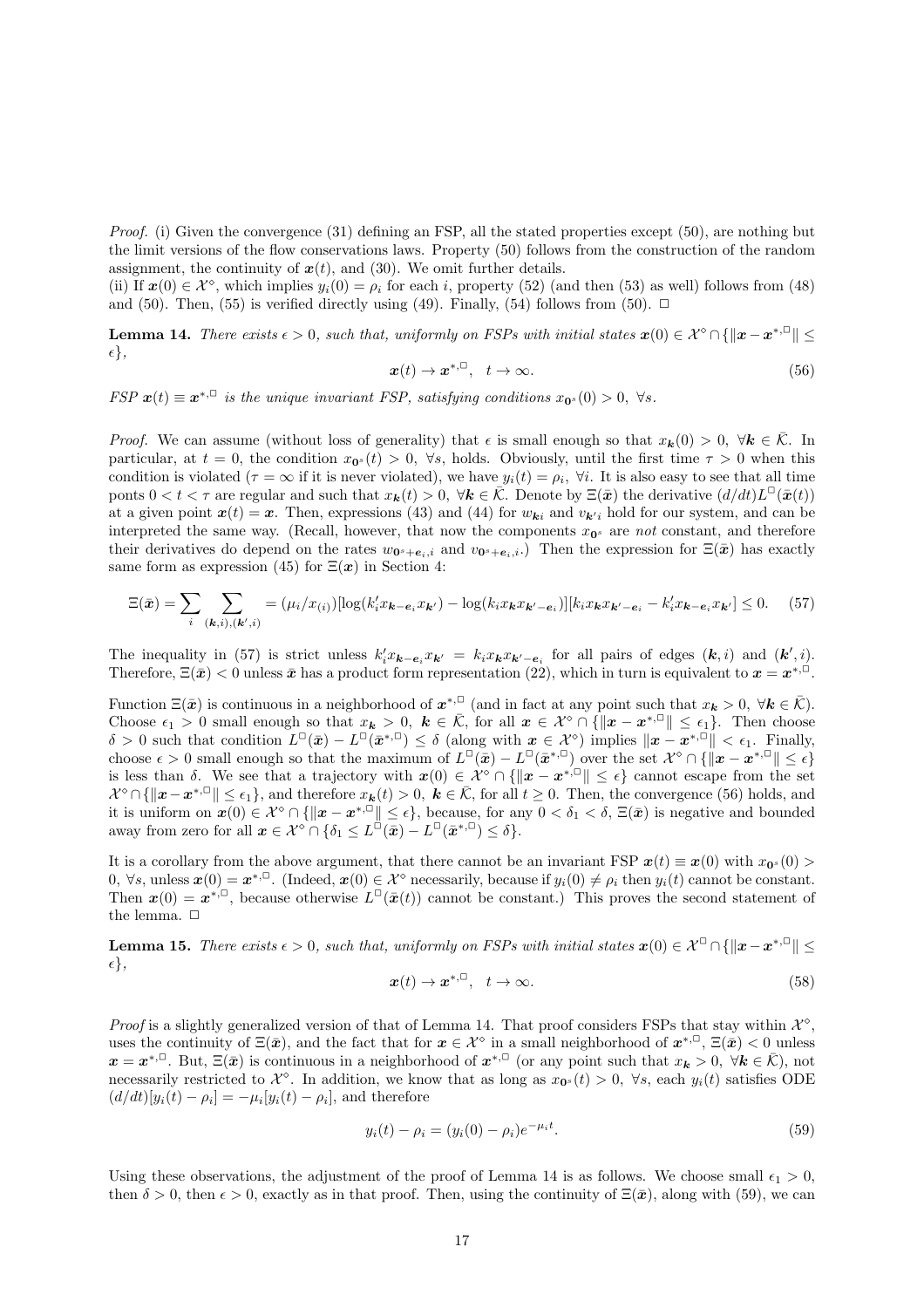choose a sufficiently small  $\epsilon_2 > 0$ , so that a trajectory with  $\mathbf{x}(0) \in \{ |y_i - \rho_i| \leq \epsilon_2, \forall i \} \cap \{ ||\mathbf{x} - \mathbf{x}^{*,\square}|| \leq \epsilon \}$ cannot escape from the set  $\{|y_i - \rho_i| \le \epsilon_2, \forall i\} \cap {\|x - x^{*,\Box}\| \le \epsilon_1\}.$  Then, the convergence (58) holds, and it is uniform on  $\mathbf{x}(0) \in \{ |y_i - \rho_i| \le \epsilon_2, \forall i \} \cap \{ ||\mathbf{x} - \mathbf{x}^{*,\square}|| \le \epsilon \},$  because, for any  $0 < \delta_1 < \delta$ , there exists a small  $\epsilon'_2 > 0$ , such that  $\Xi(\bar{x})$  is negative and bounded away from zero for all  $x \in \{|y_i - \rho_i| \leq \epsilon'_2, \forall i\} \cap \{\delta_1 \leq \delta_2\}$  $L^{\mathbb{C}}(\bar{x}) - L^{\mathbb{C}}(\bar{x}^{*,\mathbb{C}}) \le \delta$ . (Note that the time for FSPs starting in  $\{|y_i - \rho_i| \le \epsilon_2, \forall i\} \cap {\|x - x^{*,\mathbb{C}}\| \le \epsilon}$  to reach set  $\{|y_i - \rho_i| \leq \epsilon'_2, \forall i\} \cap {\|x - x^{*,\square}\| \leq \epsilon}$  is uniformly bounded due to (59).)  $\square$ 

#### 5.1 Comments on Conjecture 8, local stability, and fixed point argument

Lemmas 14 and 15 formally state properties described informally in Proposition 7. The sequence of steadystates  $x^r(\infty)$  is obviously tight. It is easy to see that its any subsequential limit in distribution,  $x(\infty)$ , is such that  $y_i(\infty) \leq \rho_i$ ,  $\forall i$ , w.p.1. This is because, by comparison with the infinite-server system,  $Y_i^r(\infty)$  is stochastically dominated by a Poisson random variable with mean  $\rho_i r$ . Furthermore, again by comparison with the infinite-server system, any FSP with

$$
\boldsymbol{x}(0) \in \mathcal{X}^{\square,\le} \equiv \{\boldsymbol{x} \in \mathcal{X}^{\square} \mid \sum_{s} \sum_{\boldsymbol{k} \in \mathcal{K}^{s}} k_{i} x_{\boldsymbol{k}} \leq \rho_{i}, \ \forall i \in \mathcal{I}\}\
$$

stays in  $\mathcal{X}^{\square,\leq}$  at all times t. Given these facts, if we would have the (analogous to Lemma 11) uniform convergence property

$$
\boldsymbol{x}(t) \to \boldsymbol{x}^{*,\square}, \quad \forall \boldsymbol{x}(0) \in \mathcal{X}^{\square,\leq}, \tag{60}
$$

this would prove Conjecture 8 (by the same argument as in the proof of Theorem 2). Unfortunately, the uniform convergence (60) does not hold for a general finite-server system. It is very easy to construct a counterexample (e.g., for a system with one server type with the configuration set shown of Fig. 1(b) in [15]) such that there exists an invariant FSP  $x(t) \equiv x^*$ , "sitting" at a suboptimal point  $x^* \neq x^{*,\Box}$ , such that  $y_i^* < \rho_i$ ,  $\forall i$ , and therefore such that there is non-zero fraction of customers of each type being blocked. (In fact, we believe that a stronger property holds for such a counterexample: the sequence of processes  $x^r(\cdot)$ converges in distribution to the invariant FSP  $x(t) \equiv x^*$ .) This, of course, does not imply that Conjecture 8 is wrong – it just shows that there is no hope of proving Conjecture 8 based on fluid scale considerations alone.

Lemmas 14 and 15 show FSP local stability at the optimal point  $x^{*,\square}$ , and the fact that  $x^{*,\square}$  is the only invariant point at which there is no blocking. This strongly suggests that Conjecture 8 is correct, even though, as discussed above, it is insufficient for its proof. Still, we note that the local stability is a substantially stronger property than a typical "fixed point" argument which is used to "guess" asymptotic properties like our Conjecture 8. In our case a "fixed point" argument would go as follows: as  $r \to \infty$ , assume that steadystate distributions of server states are asymptotically independent; further assume that a subsequential limit of the marginal distribution of a server state is such that the server is empty with non-zero probability; under these assumptions, find the set of (limiting) marginal distributions (for each server type), which would remain invariant ("fixed") over time; in our case, this argument leads to finding that the only such possible set of marginal distributions is such that the system must be "sitting" at the point  $x^{*,\Box}$ , equal to the one defined in this paper. Note that, in essence, the above argument is nothing else but the statement that  $x^{*,\square}$ is the unique invariant point (at which there is no blocking) for FSPs, while local stability properties in Lemmas 14 and 15 are much stronger.

### 6 Discussion

Proving Conjecture 8 for the finite-server system under GRAND-F is a very interesting and challenging subject of future work. As discussed in Section 5.1, fluid-scale analysis alone cannot be sufficient for such a proof, because there may exists sub-optimal points, which are invariant for the FSPs.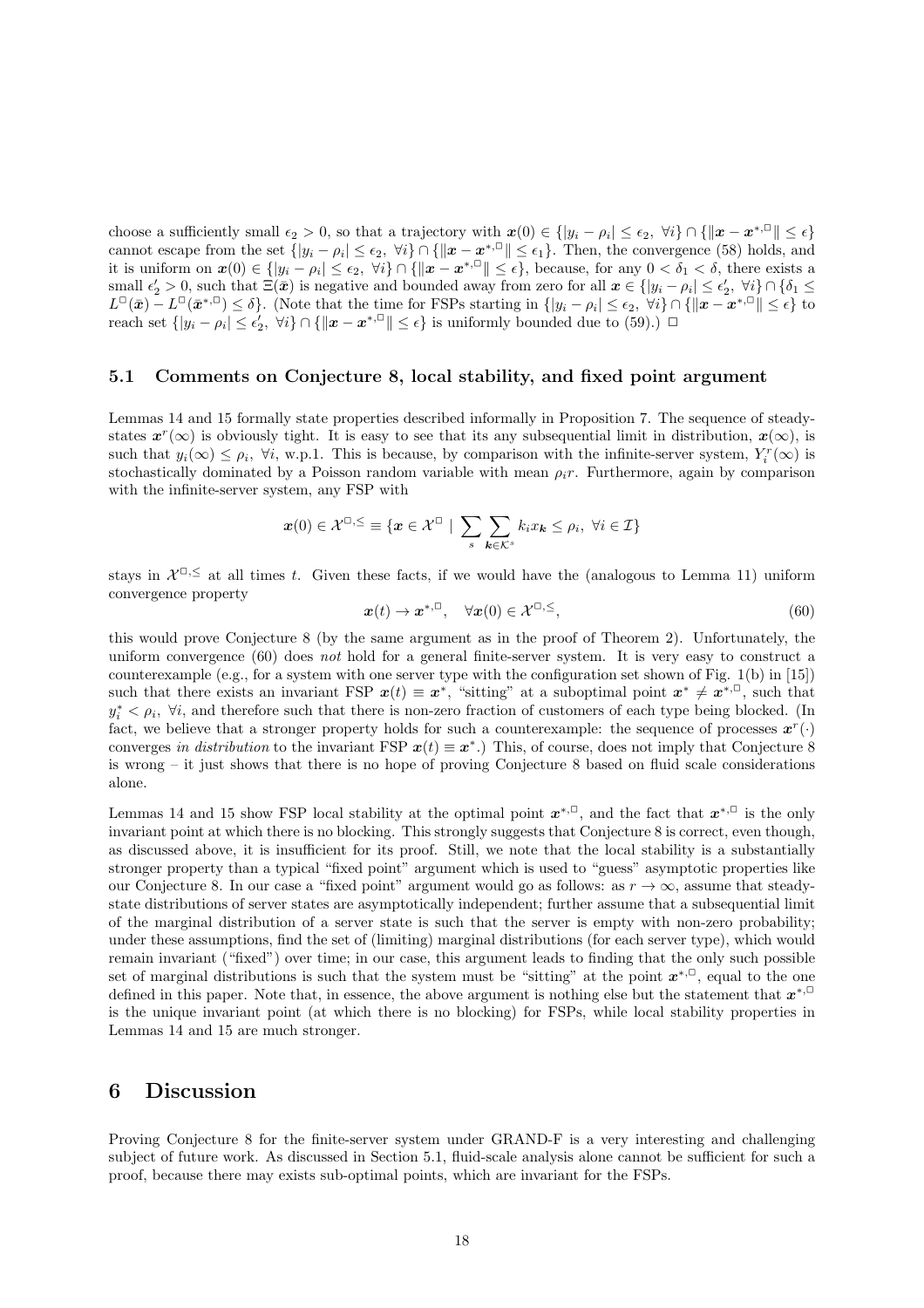Expanding on the issue of Conjecture 8 validity for GRAND-F, note that the local stability results for the finite-server system with blocking (Proposition 7, Lemmas 14 and 15) only concern the system behavior in the vicinity of equilibrium point, where there are always available servers for any customer type. Suppose now that we have a system in which customers are queued instead of blocking when there are no available servers for them (or a system where both blocking and queueing are possible). Then, of course, the local stability results still apply for this system, as long as the assignment algorithm coincides with GRAND-F when there are servers available to arrivals. This suggests that Conjecture 8 may be valid for some extensions of GRAND-F to systems allowing queueing. In fact, recall that GRAND-F, as defined in this paper, itself can be viewed as an extension of PULL algorithm [16] to systems with packing constraints. PULL algorithm has been defined and proved to be asymptotically optimal for very general systems with queueing and/or blocking (but without packing constraints). This provides further intuition for why Conjecture 8 may indeed be valid for GRAND-F extensions allowing queueing.

## References

- [1] N. Bansal, A. Caprara, M. Sviridenko. A New Approximation Method for Set Covering Problems, with Applications to Multidimensional Bin Packing. SIAM J. Comput., 2009, Vol.39, No.4, pp. 1256-1278.
- [2] M. Bramson, Y. Lu and B. Prabhakar. Asymptotic independence of queues under randomized load balancing. Queueing Systems, 2012, Vol.71, pp. 247-292.
- [3] M. Bramson, Y. Lu and B. Prabhakar. Decay of tails at equlibrium for fifo join the shortest queue networks. The Annals of Applied Probability, 2013, Vol.23, pp. 1841-1878.
- [4] J. Csirik, D. S. Johnson, C. Kenyon, J. B. Orlin, P. W. Shor, and R. R. Weber. On the Sum-of-Squares Algorithm for Bin Packing. J.ACM, 2006, Vol.53, pp.1-65.
- [5] G. Ghaderi, Y. Zhong and R. Srikant. Asymptotic optimality of BestFit for stochastic bin packing. SIGMETRICS-2014, pp.64-66. DOI 10.1145/2667522.2667543
- [6] A. Gulati, A. Holler, M. Ji, G. Shanmuganathan, C. Waldspurger, X. Zhu. VMware Distributed Resource Management: Design, Implementation and Lessons Learned. VMware Technical Journal, 2012, Vol.1, No.1, pp. 45-64. http://labs.vmware.com/publications/vmware-technical-journal
- [7] Y. Guo, A. L. Stolyar, A. Walid. Shadow-routing based dynamic algorithms for Virtual Machine placement in a network cloud. INFOCOM-2013. http://ect.bell-labs.com/who/stolyar/publications/gpd-vmpaper-inf.pdf
- [8] V. Gupta, A. Radovanovic. Online Stochastic Bin Packing. Preprint, 2012. http://arxiv.org/abs/1211.2687
- [9] Y. Lu, Q. Xe, G. Kilot, A. Geller, J. Larus and A. Greenberg. Join-idle-queue: A novel load balancing algorithm for dynamically scalable web services. Performance Evaluation, 2011, Vol. 89, pp. 1057-1071.
- [10] S. T. Maguluri, R. Srikant, L.Ying. Stochastic Models of Load Balancing and Scheduling in Cloud Computing Clusters. INFOCOM-2012.
- [11] S. T. Maguluri, R. Srikant. Scheduling Jobs with Unknown Duration in Clouds. INFOCOM-2013.
- [12] M. Mitzenmacher. The power of two choices in randomized load balancing. IEEE Transactions on Parallel and Distributed Systems, 2001, Vol. 12, No. 10, pp. 1094-1104.
- [13] A. L. Stolyar. An infinite server system with general packing constraints. Operations Research, 2013, Vol.61, No.5, pp. 1200-1217.
- [14] A. L. Stolyar, Y. Zhong. A large-scale service system with packing constraints: Minimizing the number of occupied servers. SIGMETRICS-2013. http://arxiv.org/abs/1212.0875